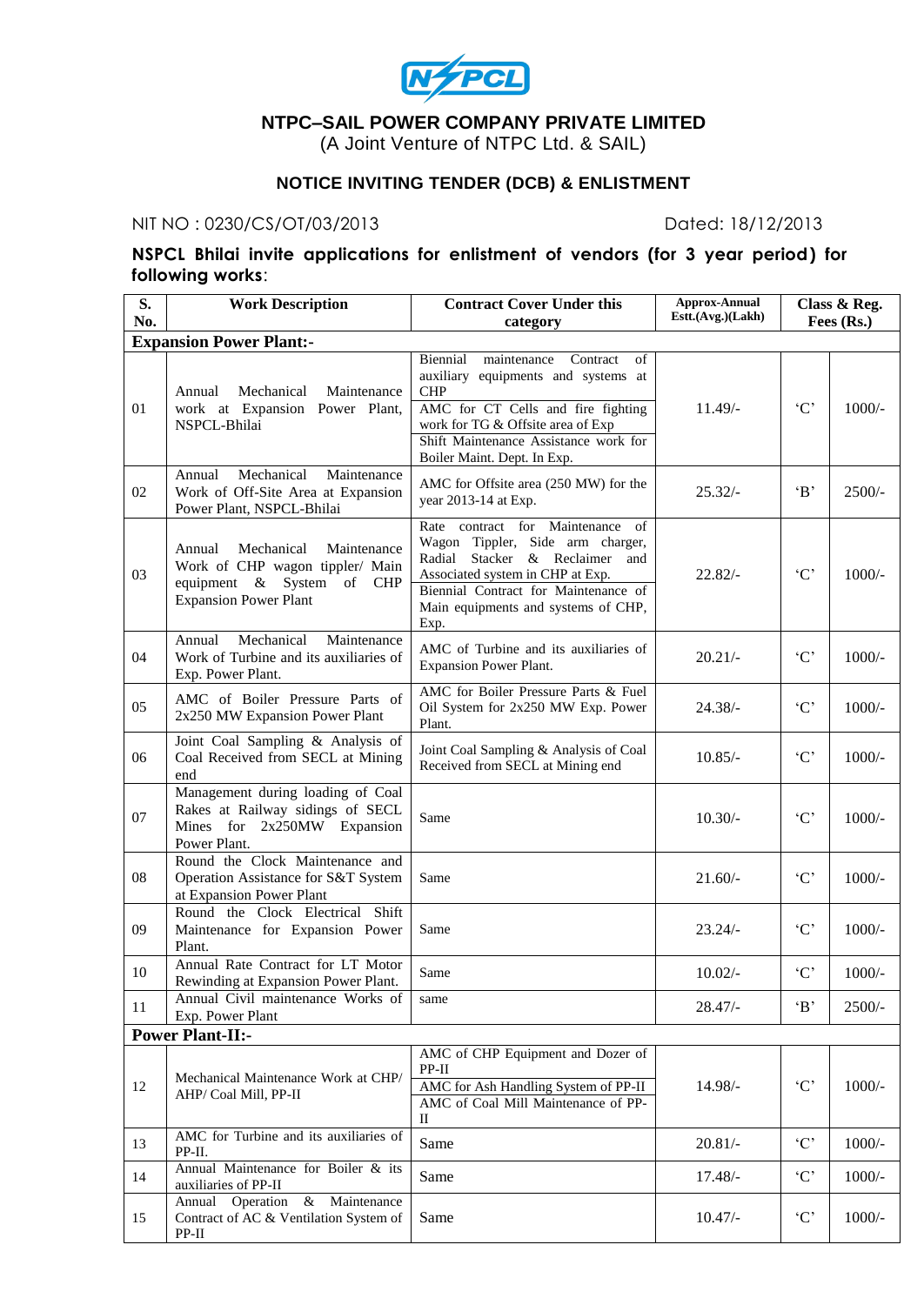| S.<br>No. | <b>Work Description</b>                                                                                                                  | <b>Contract Cover Under this</b><br>category                                                                                                                                                                                | <b>Approx-Annual</b><br>Estt.(Avg.)(Lakh) |                  | Class & Reg.<br>Fees (Rs.) |
|-----------|------------------------------------------------------------------------------------------------------------------------------------------|-----------------------------------------------------------------------------------------------------------------------------------------------------------------------------------------------------------------------------|-------------------------------------------|------------------|----------------------------|
|           | Common:-                                                                                                                                 |                                                                                                                                                                                                                             |                                           |                  |                            |
|           |                                                                                                                                          | AMC of C&I at PP-II                                                                                                                                                                                                         |                                           |                  |                            |
| 16        | Annual Maintenance Contract of<br>C&I system at Expansion Power<br>Plant/PP-II.                                                          | Routine. Preventive and Breakdown<br>Maintenance of C&I systems at Main<br>Plant, Exp.<br>Routine, Preventive and Breakdown<br>Maintenance of C&I Systems at AHP,                                                           | $18.79/-$                                 | $\cdot$ C'       | $1000/-$                   |
| 17        | Cold Vulcanizing of Conveyor belts<br>at CHP at Expansion Power Plant/<br>PP-II.                                                         | CHP & all Off-sites at, Exp.<br>Annual Contract for Cold Vulcanizing<br>of Conveyor belts at CHP of Expansion<br>Power Plant<br>Biennial Contract for Cold vulcanizing<br>of conveyor belts of PP-II, CHP (2013-<br>$15$ ). | $11.04/-$                                 | $\lq C$          | $1000/-$                   |
| 18        | Contract for<br>Overhauling,<br>Job<br>Running<br>$\&$<br>Breakdown<br>Maintenance of HT/LT Motors and<br>associated jobs/ HT/LT motor & | Job Contract for Overhauling, Running<br>& Breakdown Maintenance of HT/LT<br>Motors and associated jobs at Exp.<br>Power Plant                                                                                              | $11.94/-$                                 | $\lq C$          | $1000/-$                   |
|           | HL/LT Transformer/ Misc. Elect.<br>Maintenance Works at Exp. Power<br>Plant/PP-II                                                        | Biennial Overhauling Contract for<br>HT/LT Motor & HT/LT Transformer at<br>Power Plant-II                                                                                                                                   |                                           |                  |                            |
|           | Annual Contract for maintenance of<br>HT/LT switch gear and lighting                                                                     | Biennial Contract for maintenance of<br>HT/LT switch gear and lighting systems<br>for 2x250 MW at Expansion Power<br>Plant                                                                                                  |                                           |                  |                            |
| 19        | systems for 2x250 MW/ Round the<br>clock Electrical Maintenance at<br>Expansion Power Plant / PP-<br>II/Township.                        | Round the Clock Township Electrical<br>Maintenance                                                                                                                                                                          | $14.25/-$                                 | $^\cdot C^\cdot$ | $1000/-$                   |
|           |                                                                                                                                          | AMC for Electrical Maintenance work<br>at PP-II                                                                                                                                                                             |                                           |                  |                            |
|           |                                                                                                                                          | General Civil Maint. Work, PP-II                                                                                                                                                                                            |                                           |                  |                            |
|           | General Civil Maintenance work at                                                                                                        | Manufacturing of Fly Ash brick through<br>ash brick Plant at PP-II                                                                                                                                                          |                                           |                  |                            |
| 20        | Expansion<br>Plant/PP-II/<br>Power<br>Township.                                                                                          | Jungle cleaning, Drain cleaning and<br>Road cleaning works in and around,<br><b>Expansion Power Plant</b><br>Annual Civil Maintenance work &<br>Misc. Works for Township                                                    | $13.92/-$                                 | $\lq C$          | $1000/-$                   |
| 21        | Annual Horticulture Maintenance<br>Contract for Exp. Power Plant/<br>Township                                                            | Same                                                                                                                                                                                                                        | $19.93/-$                                 | $\lq C$          | $1000/-$                   |
| 22        | Civil<br>Construction<br>Work<br>at<br>Expansion/PP-II/Township                                                                          | All Civil Construction Work                                                                                                                                                                                                 | $37.50/-$                                 | B                | $2500/-$                   |
| 23        | Construction<br>Civil<br>Work<br>at<br>Expansion/PP-II/Township                                                                          | All Civil Construction Work                                                                                                                                                                                                 | $17.50/-$                                 | $\lq C$          | $1000/-$                   |

Details of enlistment terms and conditions, registration fees and Application forms are available free of cost. Last date for collecting / **downloading application forms is 23/01/2014** and for **submission is 27/01/2014**

\_\_\_\_\_\_\_\_\_\_\_\_\_\_\_\_\_\_\_\_\_\_\_\_\_\_\_\_\_\_\_\_\_\_\_\_\_\_\_\_\_\_\_\_\_\_\_\_\_\_\_\_\_\_\_\_\_\_\_\_\_

For detailed NIT, bidding documents and Enlistment documents, please visit **www.ntpctender.com** or **[www.nspcl.co.in](http://www.nspcl.co.in/)** or may contact AGM (C&M), NTPC-SAIL Power Company Private Limited, P.O. : Bhilai (East), Chhattisgarh, Pin : 490021, Tel. : 0788-2282425, 2282446, Fax : 0788-2228651 or in person at office.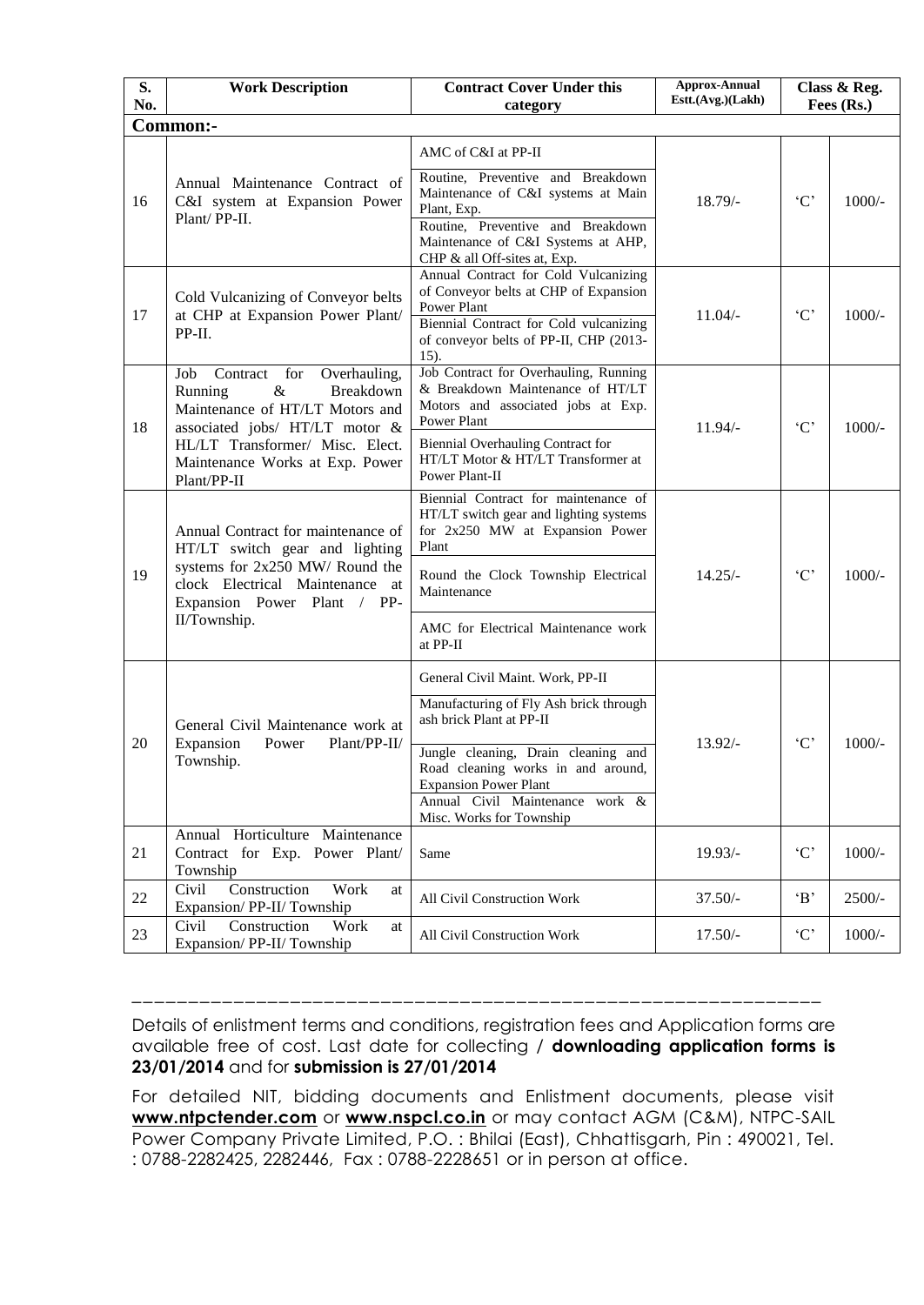| NTPC-SAIL Power Company Private Limited | ,uVhihlh " Isy ikoj dEiuh izkbZosV                 |
|-----------------------------------------|----------------------------------------------------|
| (A Joint Venture of NTPC & SAIL)        | fyfeVsM                                            |
| P.O. - Bhílaí (East)                    | (,u-Vh-ih-lh-, oa lsy dk                           |
| DURG (CHHATTISGARH), Pín - 490021       | $la; qDr$ m $ e\rangle$                            |
|                                         | iksLV & fHkykbZ 1/4iqoZ1/2                         |
|                                         | ftyk & nqxZ $\frac{1}{4}$ N-x- $\frac{1}{2}$ fiu & |
|                                         | 490021                                             |
| Phone: 0788 - 2282446                   | Fax: 0788 - 22288651                               |

# **Terms and Conditions for Vendor Enlistment**

- 1. **Application form:** The prescribed Application Form enclosed herewith should be furnished by all the applicants for the relevant work separately.
- 2. **Registration Fees:** The fees for registration is Rs. 2,500/- for work mentioned at (2,11 & 22) and Rs. 1,000/- for other works.
	- i) Application form to be submitted by the vendor alongwith registration fees in the form of a crossed account payee Demand Draft from a nationalized Bank/ scheduled Bank drawn in favour of '**NTPC SAIL POWER COMPANY PVT. LTD.**' **Payable at 'Bhilai'.** No other mode of payment is acceptable.
	- ii) Applicants applying for multiple works need to pay registration fee for each work separately.

#### **iii) All applicants registered with NSIC & MSME are exempted from application fee.**

3. **Eligibility Criteria** : Eligibility Criteria for each work has been mentioned separately. Applicants have to meet relevant criteria of the work for which application is submitted. All necessary documents as required as per application form have to be submitted alongwith application.

#### **4. How to Apply :**

- a) Interested applicant should submit application form as prescribed duly filled in and signed alongwith covering letter in the letter head of the company.
- b) Application must accompany with necessary registration fee as instructed in detail.
- c) Applicants registered with NSIC/MSME must furnish copy of the certificate to avail exemption of application fee.
- d) The application for vendor enlistment complete in all respect should be sent in a sealed envelope super-scribing "Application for vendor enlistment for --- --- ---- ---- -- - ---- --- - (Name of work)
- e) The application should be addressed to AGM (C&M), NTPC-SAIL Power Company Private Limited, P.O. : Bhilai (East), Chhattisgarh, Pin : 490021, Tel. : 0788- 2282446, 2272010, 2282425, Fax : 0788-2228651.

## 5. **General Note:**

- a) Any information/data furnished by the Applicant found to be incorrect or false of misleading at any point of time would render him liable to be debarred from the Enlistment.
- b) NSPCL reserves the right to cross check and confirm the information /details furnished by the Applicant.
- c) Notwithstanding anything contained in this application for Enlistment, NSPCL reserves the right to accept or reject any application and annul the process and reject all applications at any time without any liability or any obligation for such acceptance, rejection or annulment without assigning any reasons
- d) Application without requisite fee as specified above shall not be considered for Vendor Enlistment.
- e) **Address for Communication and submission of Completed Application from**: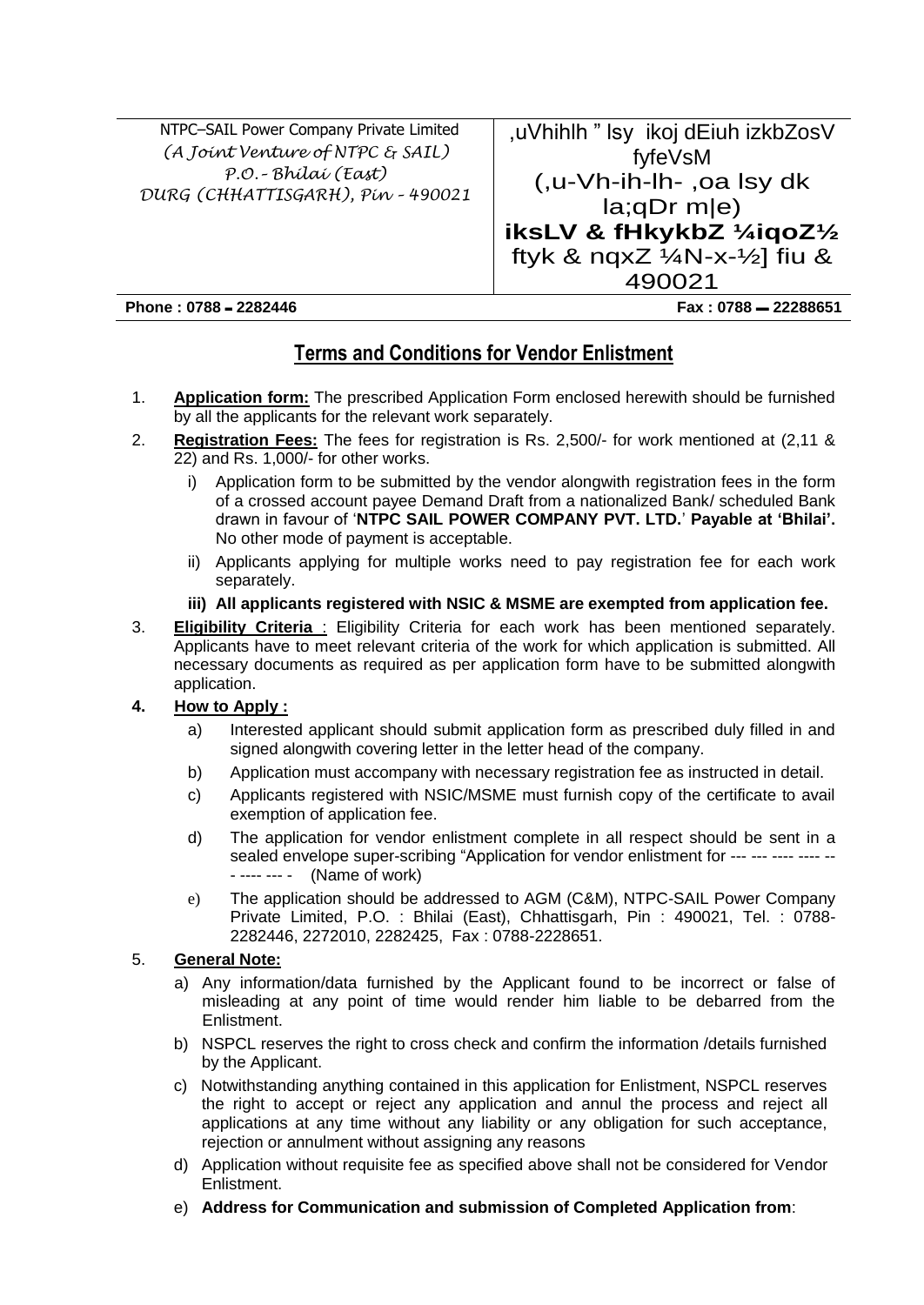AGM (C&M), NTPC-SAIL Power Company Private Limited, P.O.: Bhilai (East), Chhattisgarh, Pin : 490021, Tel. : 0788-2282446, 2272010, 2282425, Fax : 0788- 2228651, e-mail :- [nspcl.kb@gmail.com,](mailto:nspcl.kb@gmail.com) nspcl.rkj@gmail.com

## **QUALIFYING REQUIREMENT**

#### **1. Name of Work :- Annual Mechanical Maintenance work at Expansion Power Plant, NSPCL-Bhilai. (Estimated Value: 11.49 Lakh, Category-C)**

#### **Eligibility Criteria: -**

The agency who wishes to enlist shall satisfactorily establish that they fulfil the following eligibility requirement.

- 1. The Average Annual Turnover of the agency in the preceding three (03) financial years as on the date of bid opening shall not be less than Rs. 11.49 Lakhs.
- 2. The agency should have experience of successfully completing the similar works within preceding 7 (Seven) years reckoned as on the date of NIT Publication, either of the following:
	- a) One Similar completed work costing not less than the amount equal to **Rs. 9.19 Lakh**.

or

b) Two similar completed works each costing not less than the amount equal to **Rs. 5.74 Lakh**.

or

c) Three similar completed works each costing not less than the amount equal to **Rs. 4.60 Lakh**.

**Note: -**

- **Similar Work Means:** Mechanical Maintenance work of CHP equipments/ Cooling Tower Cell of Power Plant of 200MW & above with PSUs/PSEs/SEBs/State Govt. Organizations/ reputed industrial Organizations.
- **Completed Works Means:** The executed / completed portion of BOQ, even if the work has not been completed in totality (Subject to furnishing Proof of executed value of the work in the form of copies of RA Bills).

(The executed value should correspond to period of 01 year)

#### **2. Name of Work: - Annual Mechanical Maintenance Work of Off-Site Area at Expansion Power Plant, NSPCL-Bhilai. (Estt. Value: 25.32 Lakh, Category-B)**

## **Eligibility Criteria: -**

- 1. The Average Annual Turnover of the agency in the preceding three (03) financial years as on the date of bid opening shall not be less than Rs. 25.32 Lakhs.
- 2. The agency should have experience of successfully completing the similar works within preceding 7 (Seven) years reckoned as on the date of NIT Publication, either of the following:-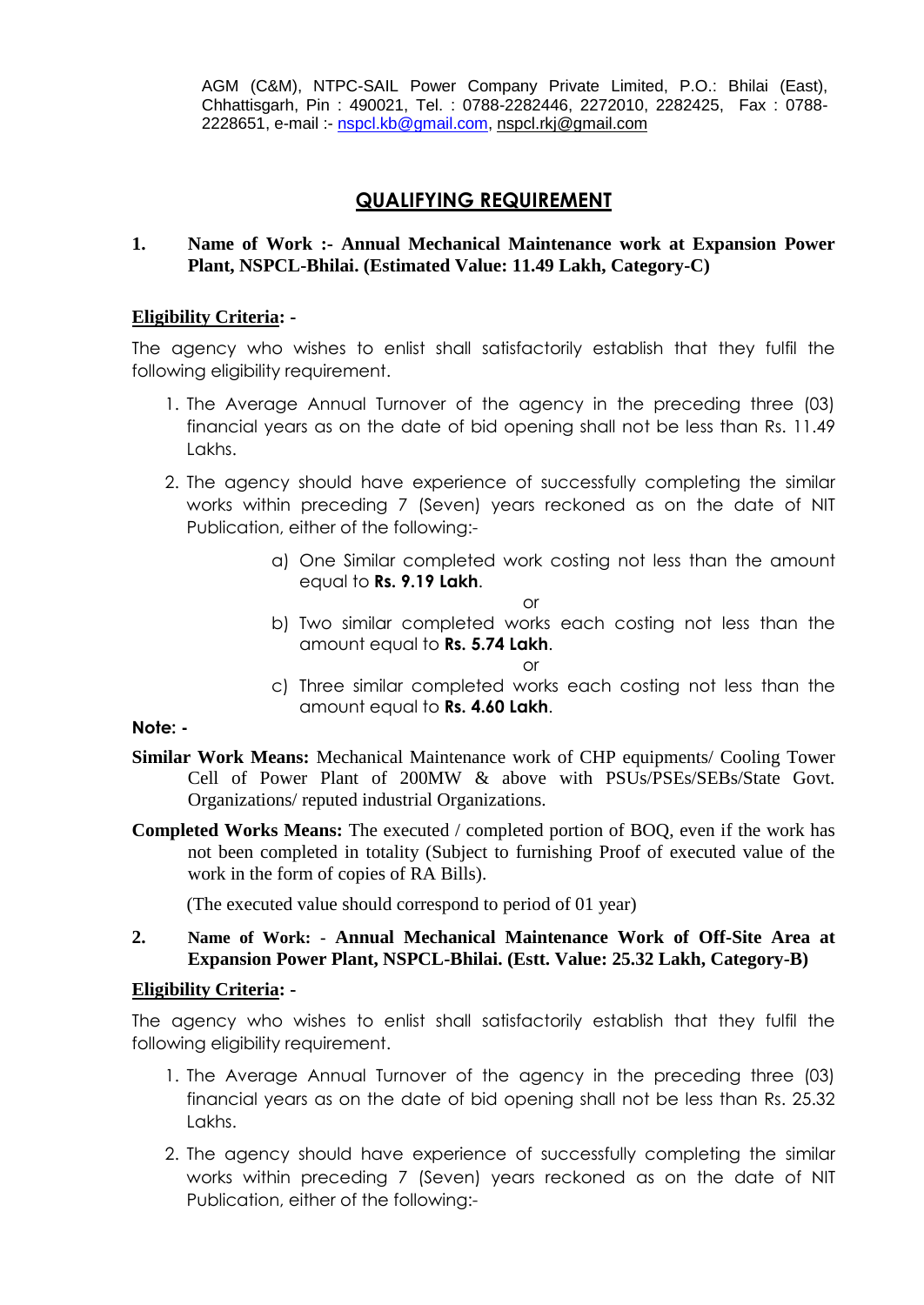a) One Similar completed work costing not less than the amount equal to **Rs. 20.26 Lakh**.

or

b) Two similar completed works each costing not less than the amount equal to **Rs. 12.66 Lakh**.

or

c) Three similar completed works each costing not less than the amount equal to **Rs. 10.13 Lakh**.

**Note: -**

- **Similar Work Means:** Mechanical Maintenance Work of Off-Site Area equipments like CT Fans/ Centrifugal pumps/ vertical pumps of Power Plant of 200MW & above with PSUs/PSEs/SEBs/State Govt. Organizations/ reputed industrial Organizations.
- **Completed Works Means:** The executed / completed portion of BOQ, even if the work has not been completed in totality (Subject to furnishing Proof of executed value of the work in the form of copies of RA Bills).

(The executed value should correspond to period of 01 year)

**3. Name of Work :- Annual Mechanical Maintenance Work of CHP wagon tippler/ Main equipment & System of CHP Expansion Power Plant, NSPCL-Bhilai. (Estimated Value: 22.82 Lakh, Category-C)**

#### **Eligibility Criteria: -**

The agency who wishes to enlist shall satisfactorily establish that they fulfil the following eligibility requirement.

- 1. The Average Annual Turnover of the agency in the preceding three (03) financial years as on the date of bid opening shall not be less than Rs. 22.82 Lakhs.
- 2. The agency should have experience of successfully completing the similar works within preceding 7 (Seven) years reckoned as on the date of NIT Publication, either of the following:
	- a) One Similar completed work costing not less than the amount equal to **Rs. 18.26 Lakh**.

or

b) Two similar completed works each costing not less than the amount equal to **Rs. 11.41 Lakh**.

or

c) Three similar completed works each costing not less than the amount equal to **Rs. 9.13 Lakh**.

**Note: -**

- **Similar Work Means:** Mechanical Maintenance Work of CHP wagon tippler/ Main equipment & System of CHP of Power Plant of 200MW & above with PSUs/PSEs/SEBs/State Govt. Organizations/ reputed industrial Organizations.
- **Completed Works Means:** The executed / completed portion of BOQ, even if the work has not been completed in totality (Subject to furnishing Proof of executed value of the work in the form of copies of RA Bills).

(The executed value should correspond to period of 01 year)

**4. Name of Work :- Annual Mechanical Maintenance Work of Turbine and its auxiliaries of Expansion Power Plant, NSPCL-Bhilai. (Estt. Value: 20.21 Lakh, Category-C)**

#### **Eligibility Criteria: -**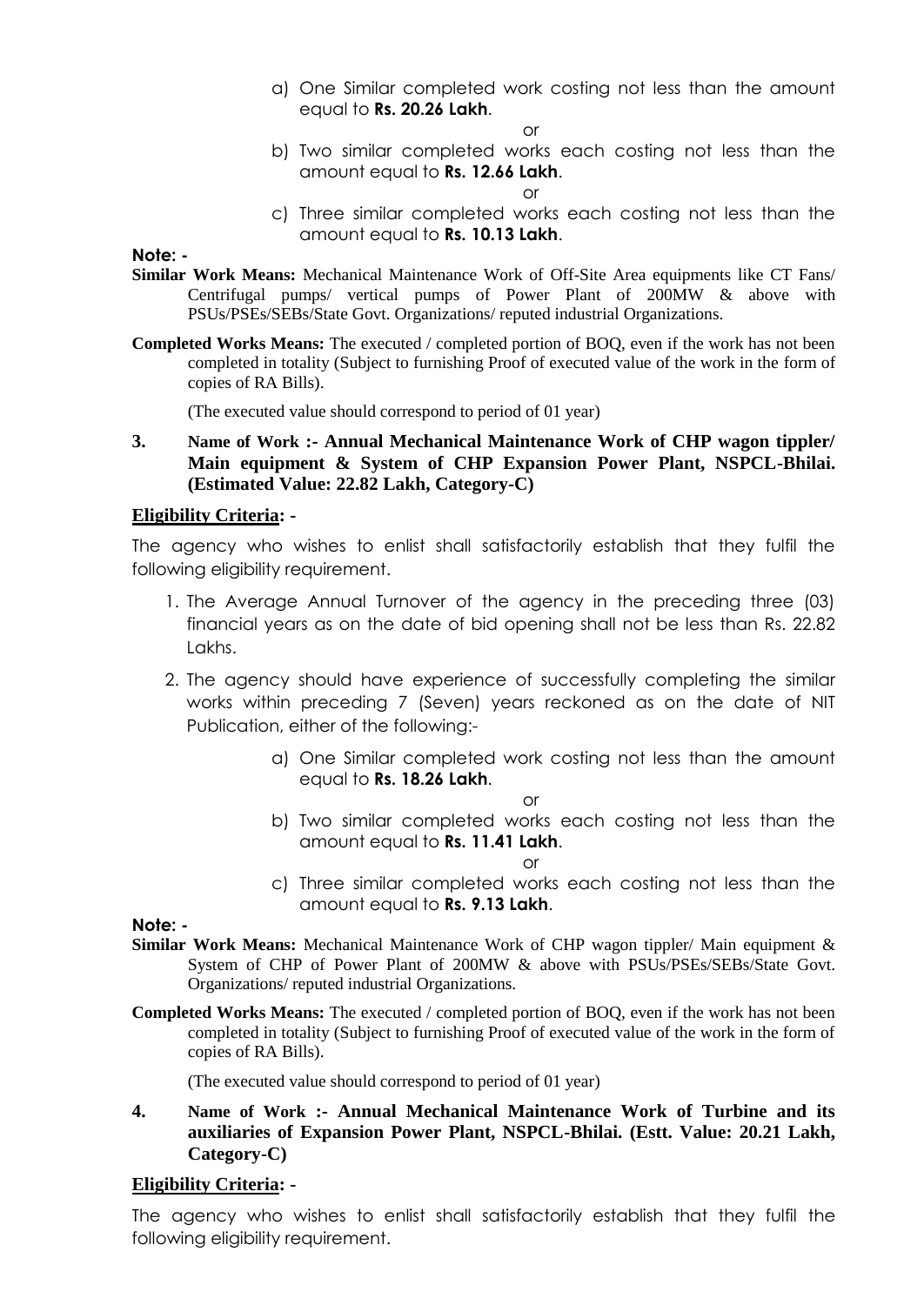- 1. The Average Annual Turnover of the agency in the preceding three (03) financial years as on the date of bid opening shall not be less than Rs. 20.21 Lakhs.
- 2. The agency should have experience of successfully completing the similar works within preceding 7 (Seven) years reckoned as on the date of NIT Publication, either of the following:
	- a) One Similar completed work costing not less than the amount equal to **Rs. 16.17 Lakh**.

b) Two similar completed works each costing not less than the amount equal to **Rs. 10.10 Lakh**.

or

c) Three similar completed works each costing not less than the amount equal to **Rs. 8.08 Lakh**.

**Note: -**

- **Similar Work Means:** Mechanical Maintenance Work of Turbine and its auxiliaries of Power Plant of 200MW & or above and the agency should have carried out overhauling/ inspection/ alignment & etc. of major equipments like BFP/CEP/CWP/vacuum pump with PSUs/PSEs/SEBs/State Govt. Organizations/ reputed industrial Organizations.
- **Completed Works Means:** The executed / completed portion of BOQ, even if the work has not been completed in totality (Subject to furnishing Proof of executed value of the work in the form of copies of RA Bills).

(The executed value should correspond to period of 01 year)

#### **5. Name of Work :- AMC of Boiler Pressure Parts of 2x250 MW Expansion Power Plant, NSPCL-Bhilai. (Estt. Value: 24.38 Lakh, Category-C)**

#### **Eligibility Criteria: -**

The agency who wishes to enlist shall satisfactorily establish that they fulfil the following eligibility requirement.

- 1. Agency should be recognised as special class repairer of boiler (pressure above 125kg/cm2) under the provision 392(4) of IBR-1950, approved by boiler Inspectorate, Raipur.
- 2. The Average Annual Turnover of the agency in the preceding three (03) financial years as on the date of bid opening shall not be less than Rs. 24.38 Lakhs.
- 3. The agency should have experience of successfully completing the similar works within preceding 7 (Seven) years reckoned as on the date of NIT Publication, either of the following:
	- a) One Similar completed work costing not less than the amount equal to **Rs. 19.50 Lakh**.

or

b) Two similar completed works each costing not less than the amount equal to **Rs. 12.19 Lakh**.

or

c) Three similar completed works each costing not less than the amount equal to **Rs. 9.75 Lakh**.

**Note: -**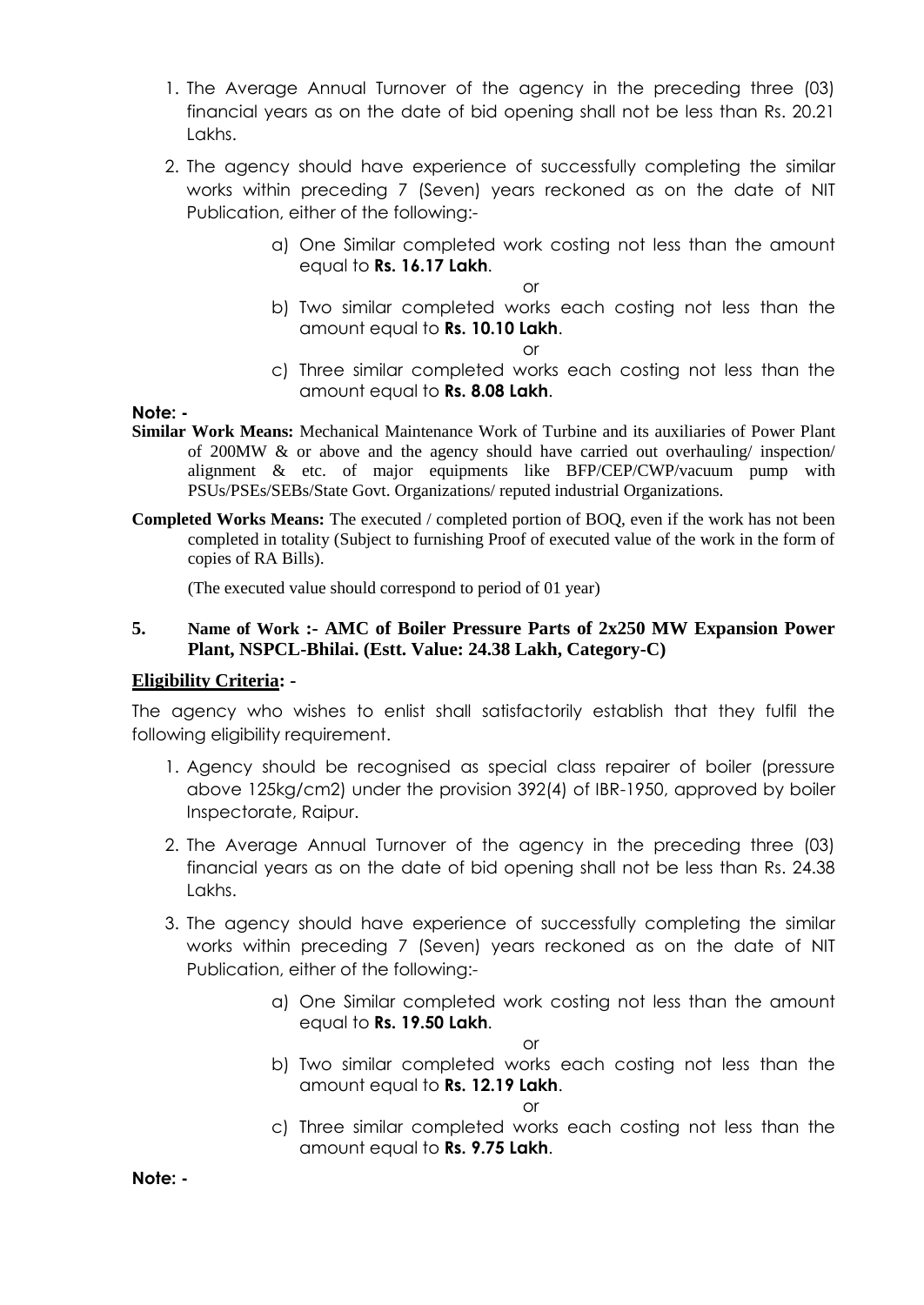- **Similar Work Means:** Maintenance work of Boiler Pressure Parts of Power Plant of 200 MW & above with PSUs/PSEs/SEBs/State Govt. Organizations/ reputed industrial Organizations.
- **Completed Works Means:** The executed / completed portion of BOQ, even if the work has not been completed in totality (Subject to furnishing Proof of executed value of the work in the form of copies of RA Bills).

(The executed value should correspond to period of 01 year)

#### **6. Name of Work :- Joint Coal Sampling & Analysis of Coal Received from SECL at Mining end. (Estt. Value: 10.85 Lakh, Category-C).**

#### **Eligibility Criteria: -**

The agency who wishes to enlist shall satisfactorily establish that they fulfil the following eligibility requirement.

- 1. Agency should have at least one NABL accredited coal testing lab for periodical testing of coal samples.
- 2. The Average Annual Turnover of the agency in the preceding three (03) financial years as on the date of bid opening shall not be less than Rs. 10.85 Lakhs.
- 3. The agency should have experience of successfully completing the similar works within preceding 7 (Seven) years reckoned as on the date of NIT Publication, either of the following:
	- a) One Similar completed work costing not less than the amount equal to **Rs. 8.68 Lakh**.
		- or
	- b) Two similar completed works each costing not less than the amount equal to **Rs. 5.42 Lakh**.

or

c) Three similar completed works each costing not less than the amount equal to **Rs. 4.34 Lakh**.

## **Note: -**

- **Similar Work Means:** Joint Coal Sampling & Analysis work at coal mines end (loading end) for any Power Plant/Process Industry with PSUs/PSEs/SEBs/State Govt. Organizations/ reputed industrial Organizations.
- **Completed Works Means:** The executed / completed portion of BOQ, even if the work has not been completed in totality (Subject to furnishing Proof of executed value of the work in the form of copies of RA Bills).

(The executed value should correspond to period of 01 year)

**7. Name of Work :- Management during loading of Coal Rakes at Railway sidings of SECL Mines for 2x250MW Expansion Power Plant, NSPCL-Bhilai. (Estt. Value: 10.30 Lakh, Category-C).**

## **Eligibility Criteria: -**

The agency who wishes to enlist shall satisfactorily establish that they fulfil the following eligibility requirement.

1. The Average Annual Turnover of the agency in the preceding three (03) financial years as on the date of bid opening shall not be less than Rs. 10.30 Lakhs.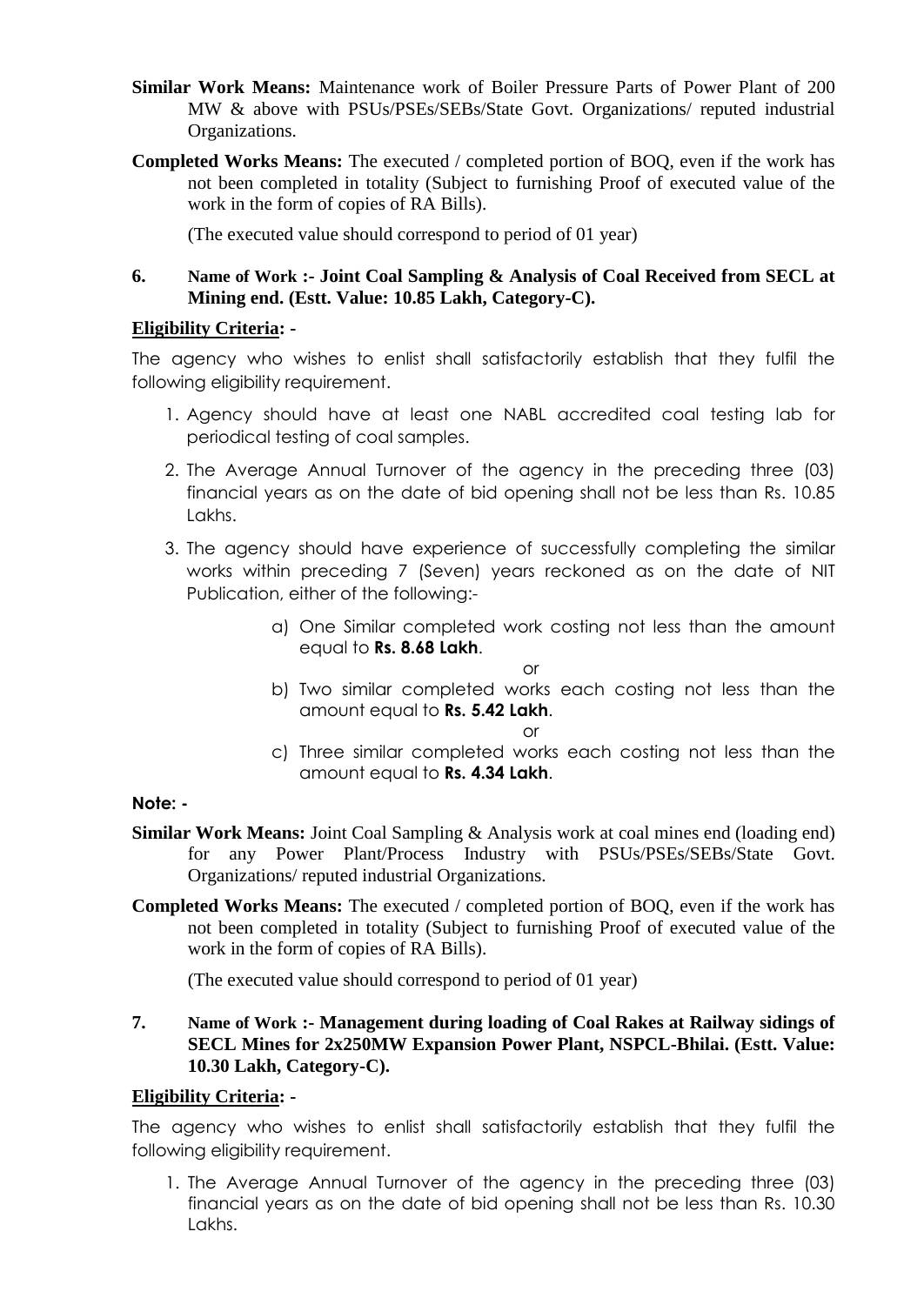- 2. The agency should have experience of successfully completing the similar works within preceding 7 (Seven) years reckoned as on the date of NIT Publication, either of the following:
	- a) One Similar completed work costing not less than the amount equal to **Rs. 8.24 Lakh**.

b) Two similar completed works each costing not less than the amount equal to **Rs. 5.15 Lakh**.

or

- c) Three similar completed works each costing not less than the amount equal to **Rs. 4.12 Lakh**.
- 3. The agency should have experience of satisfactory completion of such works for coal rake movement from railway sidings of minimum 50 rakes per annum (@59 wagons per rake as per railway norms).

## **Note: -**

- **Similar Work Means:** Coal co-ordination/ liaisoning activities with any coal company (SECL/SCCL/ECL/WCL/MCL or any other subsidiaries of CIL) and any concerned Indian Railway organizations such as SECR/SCR/ER/WR/ECoR etc. along with ER in Kolkata for supply of different grades of coal by rail or Road-cum-Rail mode against linkage, FSA, MoU, e-auction etc. to any PSUs/PSEs/SEBs/State Govt. Organizations and or any other reputed major industrial Organizations.
- **Completed Works Means:** The executed / completed portion of BOQ, even if the work has not been completed in totality (Subject to furnishing Proof of executed value of the work in the form of copies of RA Bills).

(The executed value should correspond to period of 01 year)

**8. Name of Work :- Round the Clock Maintenance and Operation Assistance for S&T System at Expansion Power Plant, NSPCL-Bhilai. (Estt. Value: 21.60 Lakh, Category-C)**

## **Eligibility Criteria: -**

The agency who wishes to enlist shall satisfactorily establish that they fulfil the following eligibility requirement.

- 1. Agency should have "A" Class License for Electrical Works.
- 2. The Average Annual Turnover of the agency in the preceding three (03) financial years as on the date of bid opening shall not be less than Rs. 21.60 Lakhs.
- 3. The agency should have experience of successfully completing the similar works within preceding 7 (Seven) years reckoned as on the date of NIT Publication, either of the following:
	- a) One Similar completed work costing not less than the amount equal to **Rs. 17.28 Lakh**.

or

b) Two similar completed works each costing not less than the amount equal to **Rs. 10.80 Lakh**.

or

c) Three similar completed works each costing not less than the amount equal to **Rs. 8.64 Lakh**.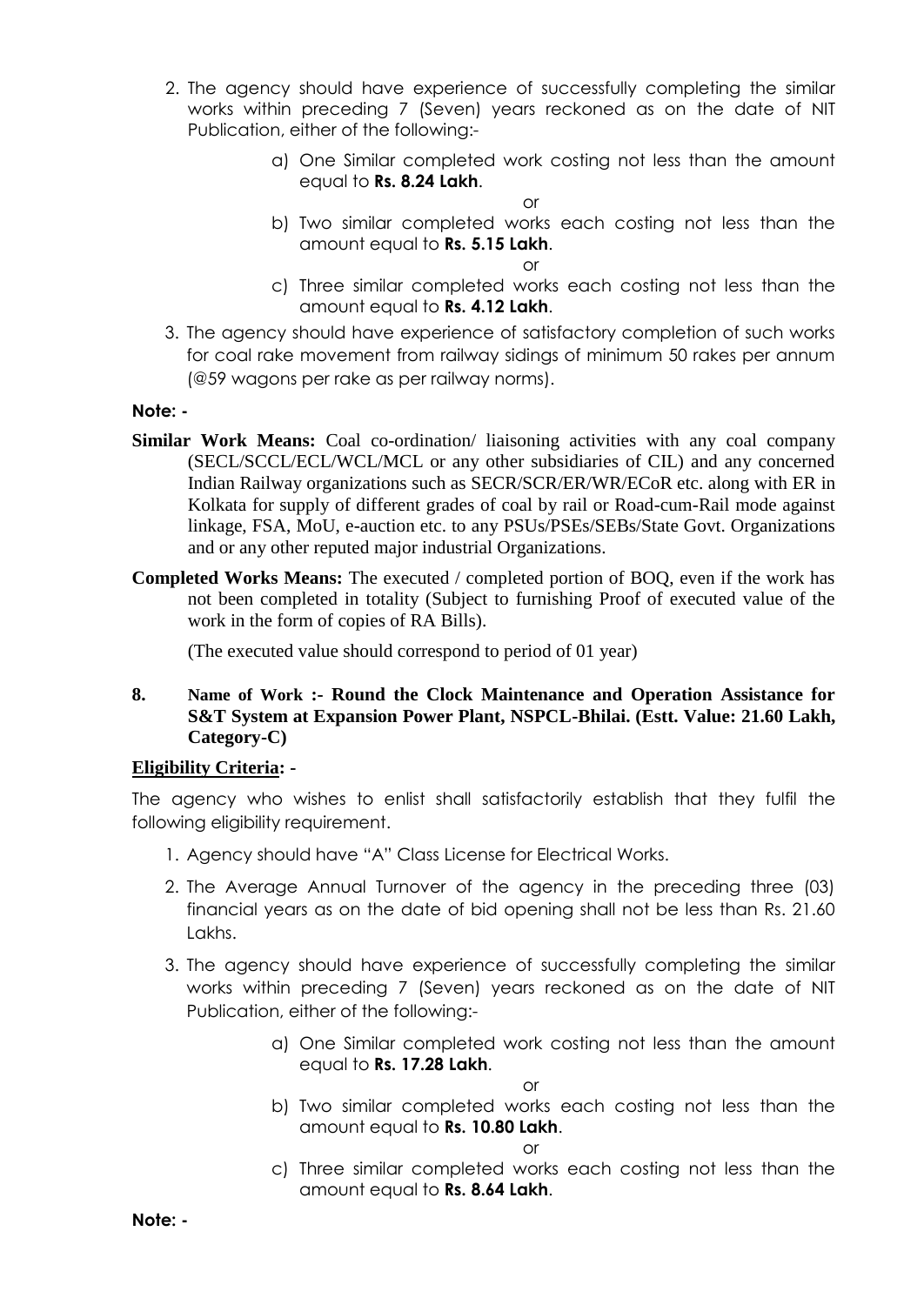- **Similar Work Means:** Round the Clock Maintenance and Operation Assistance for S&T System of Power Plant of 200MW & above with PSUs/PSEs/SEBs/State Govt. Organizations/ reputed industrial Organizations.
- **Completed Works Means:** The executed / completed portion of BOQ, even if the work has not been completed in totality (Subject to furnishing Proof of executed value of the work in the form of copies of RA Bills).

(The executed value should correspond to period of 01 year)

#### **9. Name of Work :- Round the Clock Electrical Shift Maintenance for NSPCL-Bhilai, Expansion Power Plant. (Estt. Value: 23.24 Lakh, Category-C)**

#### **Eligibility Criteria: -**

The agency who wishes to enlist shall satisfactorily establish that they fulfil the following eligibility requirement.

- 1. Agency should have "A" Class License for Electrical Works.
- 2. The Average Annual Turnover of the agency in the preceding three (03) financial years as on the date of bid opening shall not be less than Rs. 23.24 Lakhs.
- 3. The agency should have experience of successfully completing the similar works within preceding 7 (Seven) years reckoned as on the date of NIT Publication, either of the following:
	- a) One Similar completed work costing not less than the amount equal to **Rs. 18.59 Lakh**.

or

b) Two similar completed works each costing not less than the amount equal to **Rs. 11.62 Lakh**.

or

c) Three similar completed works each costing not less than the amount equal to **Rs. 9.30 Lakh**.

#### **Note: -**

- **Similar Work Means:** Round the Clock Electrical Shift Maintenance work at any Power Plant with PSUs/PSEs/SEBs/State Govt. Organizations/ reputed industrial Organizations.
- **Completed Works Means:** The executed / completed portion of BOQ, even if the work has not been completed in totality (Subject to furnishing Proof of executed value of the work in the form of copies of RA Bills).

(The executed value should correspond to period of 01 year)

#### **10. Name of Work :-** A**nnual Rate Contract for LT Motor Rewinding at Expansion Power Plant, NSPCL-Bhilai. (Estt. Value: 10.02 Lakh, Category-C)**

#### **Eligibility Criteria: -**

- 1. Agency should have "A" Class License for Electrical Works.
- 2. The Average Annual Turnover of the agency in the preceding three (03) financial years as on the date of bid opening shall not be less than Rs. 10.02 Lakhs.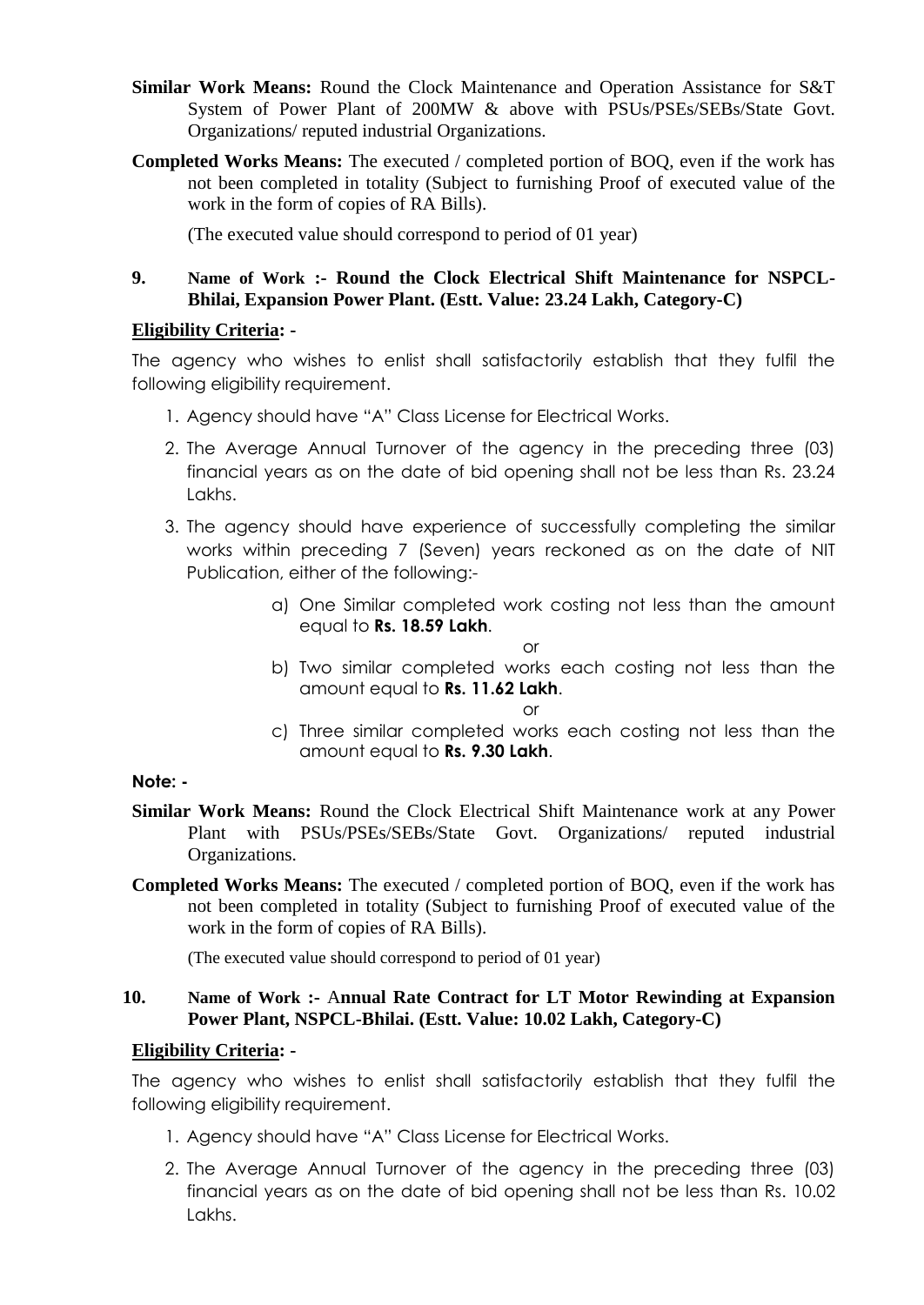- 3. The agency should have experience of successfully completing the similar works within preceding 7 (Seven) years reckoned as on the date of NIT Publication, either of the following:
	- a) One Similar completed work costing not less than the amount equal to **Rs. 8.02 Lakh**.
	- b) Two similar completed works each costing not less than the amount equal to **Rs. 5.01 Lakh**.

or

c) Three similar completed works each costing not less than the amount equal to **Rs. 4.01 Lakh**.

#### **Note: -**

**Similar Work Means:** LT Motor Rewinding work of Power Plant of 200MW & above with PSUs/PSEs/SEBs/State Govt. Organizations/ reputed industrial Organizations.

**Completed Works Means:** The executed / completed portion of BOQ, even if the work has not been completed in totality (Subject to furnishing Proof of executed value of the work in the form of copies of RA Bills).

(The executed value should correspond to period of 01 year)

## **11. Name of Work :- Annual Civil Maintenance Work for Expansion Power Plant, NSPCL-Bhilai. (Estt. Value: 28.47 Lakh, Category-B)**

#### **Eligibility Criteria: -**

The agency who wishes to enlist shall satisfactorily establish that they fulfil the following eligibility requirement.

- 1. The Average Annual Turnover of the agency in the preceding three (03) financial years as on the date of bid opening shall not be less than Rs. 28.47 Lakhs.
- 2. The agency should have experience of successfully completing the similar works within preceding 7 (Seven) years reckoned as on the date of NIT Publication, either of the following:
	- a) One Similar completed work costing not less than the amount equal to **Rs. 22.78 Lakh**.

or

b) Two similar completed works each costing not less than the amount equal to **Rs. 14.24 Lakh**.

 $\bigcap$ 

c) Three similar completed works each costing not less than the amount equal to **Rs. 11.39 Lakh**.

#### **Note: -**

- **Similar Work Means:** Civil Maintenance/Construction Work of Power Plant with PSUs/PSEs/SEBs/State Govt. Organizations/ reputed industrial Organizations.
- **Completed Works Means:** The executed / completed portion of BOQ, even if the work has not been completed in totality (Subject to furnishing Proof of executed value of the work in the form of copies of RA Bills).

(The executed value should correspond to period of 01 year)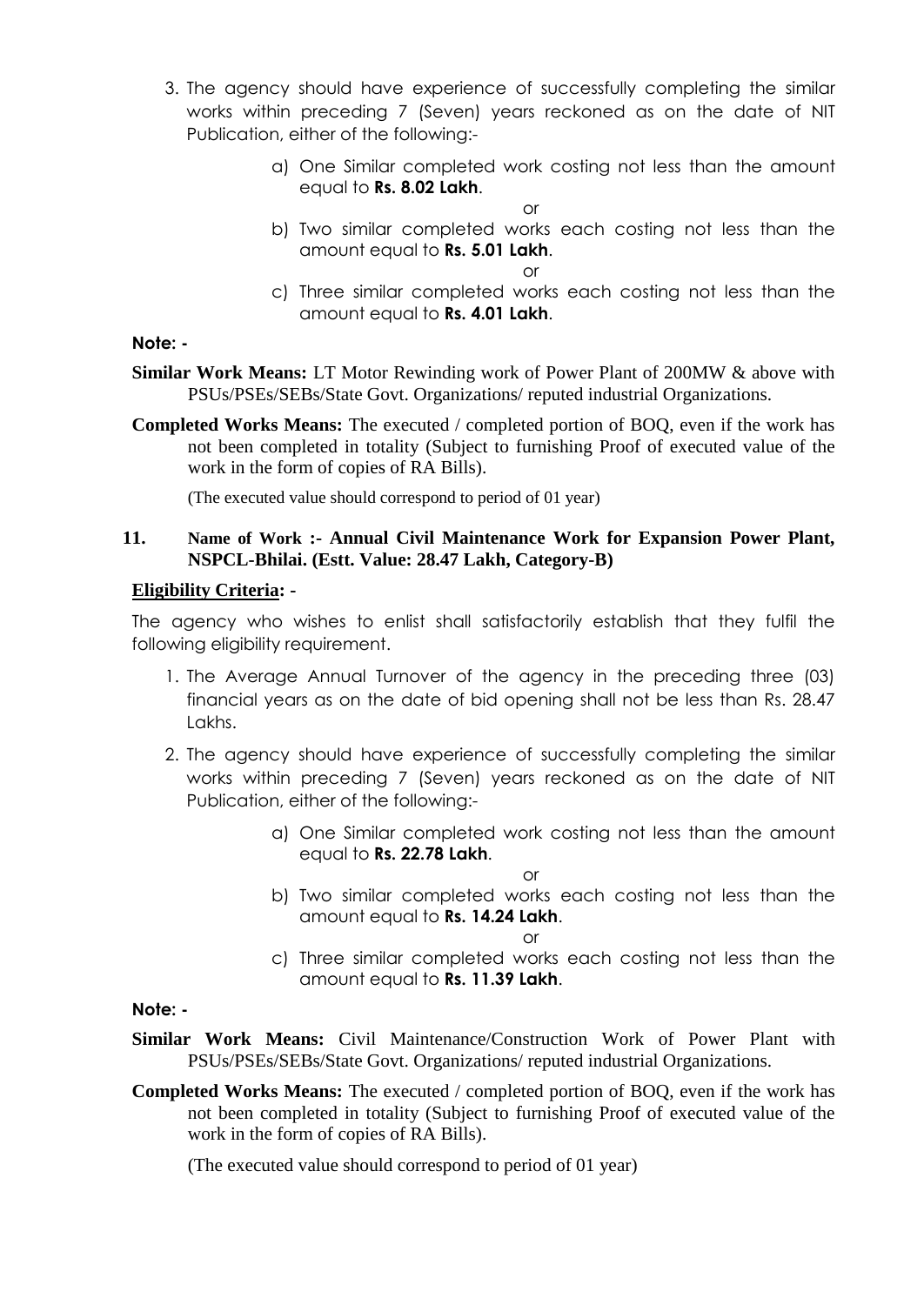## **12. Name of Work :- Annual Mechanical Maintenance Work at CHP/ AHP/ Coal Mill, PP-II, NSPCL-Bhilai. (Estt. Value: 14.98 Lakh, Category-C)**

## **Eligibility Criteria: -**

The agency who wishes to enlist shall satisfactorily establish that they fulfil the following eligibility requirement.

- 1. The Average Annual Turnover of the agency in the preceding three (03) financial years as on the date of bid opening shall not be less than Rs. 14.98 Lakhs.
- 2. The agency should have experience of successfully completing the similar works within preceding 7 (Seven) years reckoned as on the date of NIT Publication, either of the following:
	- a) One Similar completed work costing not less than the amount equal to **Rs. 11.98 Lakh**.
	- b) Two similar completed works each costing not less than the amount equal to **Rs. 7.49 Lakh**.

or

or

c) Three similar completed works each costing not less than the amount equal to **Rs. 5.99 Lakh**.

## **Note: -**

- **Similar Work Means:** Mechanical Maintenance work of Coal Handling Plant/ Ash Handling Plant/ Coal Mill Maintenance of Power Plant of 50 MW & above with PSUs/PSEs/SEBs/State Govt. Organizations/ reputed industrial Organizations.
- **Completed Works Means:** The executed / completed portion of BOQ, even if the work has not been completed in totality (Subject to furnishing Proof of executed value of the work in the form of copies of RA Bills).

(The executed value should correspond to period of 01 year)

## **13. Name of Work :- AMC for Turbine and its auxiliaries of PP-II at NSPCL-Bhilai. (Estt. Value: 20.81 Lakh, Category-C)**

## **Eligibility Criteria: -**

The agency who wishes to enlist shall satisfactorily establish that they fulfil the following eligibility requirement.

- 1. The Average Annual Turnover of the agency in the preceding three (03) financial years as on the date of bid opening shall not be less than Rs. 20.81 Lakhs.
- 2. The agency should have experience of successfully completing the similar works within preceding 7 (Seven) years reckoned as on the date of NIT Publication, either of the following:
	- a) One Similar completed work costing not less than the amount equal to **Rs. 16.65 Lakh**.

or

b) Two similar completed works each costing not less than the amount equal to **Rs. 10.41 Lakh**.

or

c) Three similar completed works each costing not less than the amount equal to **Rs. 8.32 Lakh**.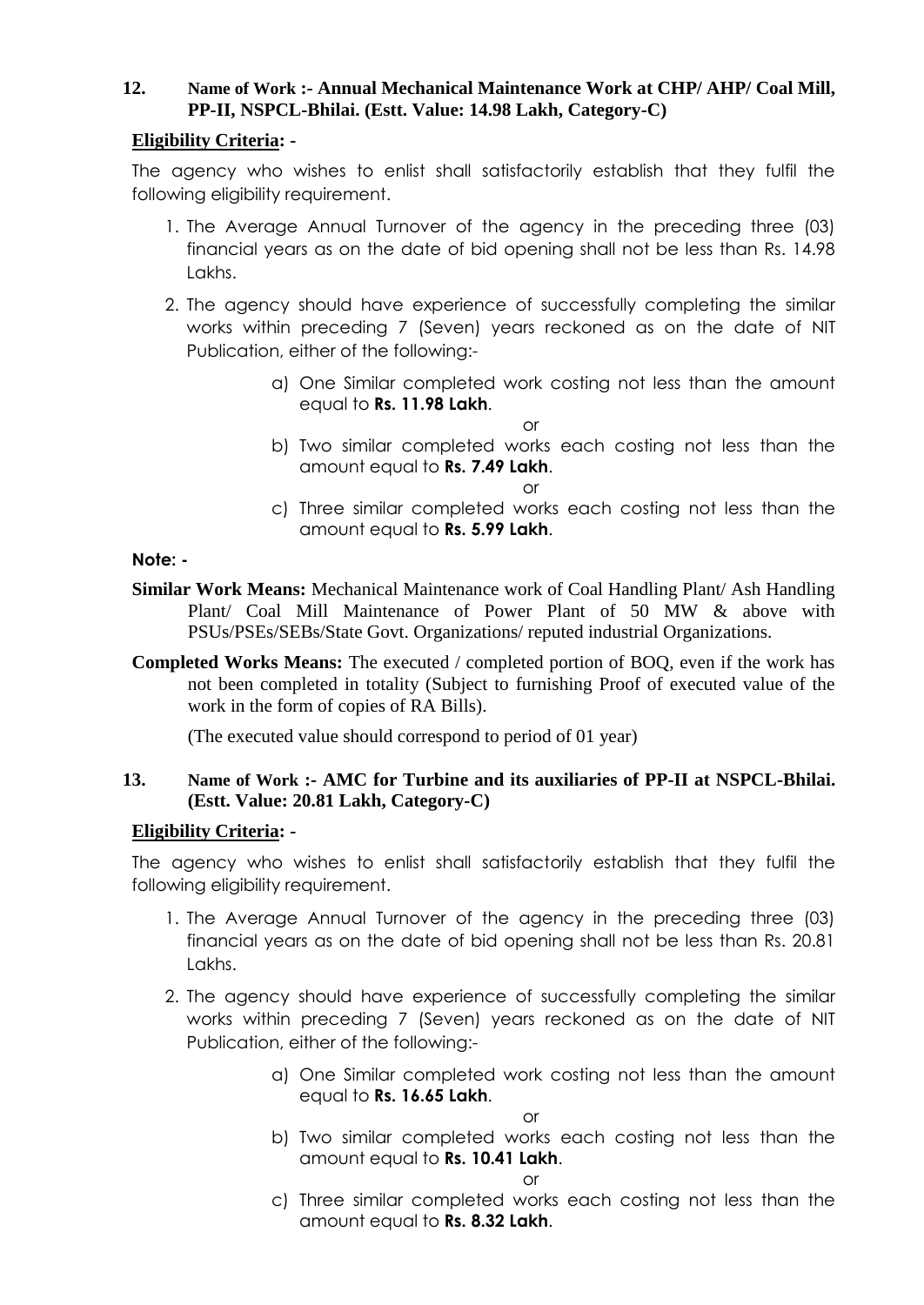**Note: -**

- **Similar Work Means:** AMC for Turbine and its auxiliaries of Power Plant of 50MW & above with PSUs/PSEs/SEBs/State Govt. Organizations/ reputed industrial Organizations.
- **Completed Works Means:** The executed / completed portion of BOQ, even if the work has not been completed in totality (Subject to furnishing Proof of executed value of the work in the form of copies of RA Bills).

(The executed value should correspond to period of 01 year)

## **14. Name of Work :- Annual Maintenance for Boiler & its auxiliaries of PP-II at NSPCL-Bhilai. (Estt. Value: 17.48 Lakh, Category-C)**

#### **Eligibility Criteria: -**

The agency who wishes to enlist shall satisfactorily establish that they fulfil the following eligibility requirement.

- 1. Agency should have valid IBR Certificate.
- 2. The Average Annual Turnover of the agency in the preceding three (03) financial years as on the date of bid opening shall not be less than Rs. 17.48 Lakhs.
- 3. The agency should have experience of successfully completing the similar works within preceding 7 (Seven) years reckoned as on the date of NIT Publication, either of the following:
	- a) One Similar completed work costing not less than the amount equal to **Rs. 13.98 Lakh**.

or

b) Two similar completed works each costing not less than the amount equal to **Rs. 8.74 Lakh**.

or

c) Three similar completed works each costing not less than the amount equal to **Rs. 6.99 Lakh**.

#### **Note: -**

- **Similar Work Means:** Annual Maintenance for Boiler & its auxiliaries of Power Plant of 50MW & above with PSUs/PSEs/SEBs/State Govt. Organizations/ reputed industrial Organizations.
- **Completed Works Means:** The executed / completed portion of BOQ, even if the work has not been completed in totality (Subject to furnishing Proof of executed value of the work in the form of copies of RA Bills).

(The executed value should correspond to period of 01 year)

## **15. Name of Work :- Annual Operation & Maintenance Contract of AC & Ventilation System of PP-II. (Estt. Value: 10.47 Lakh, Category-C)**

#### **Eligibility Criteria: -**

The agency who wishes to enlist shall satisfactorily establish that they fulfil the following eligibility requirement.

1. The Average Annual Turnover of the agency in the preceding three (03) financial years as on the date of bid opening shall not be less than Rs. 10.47 Lakhs.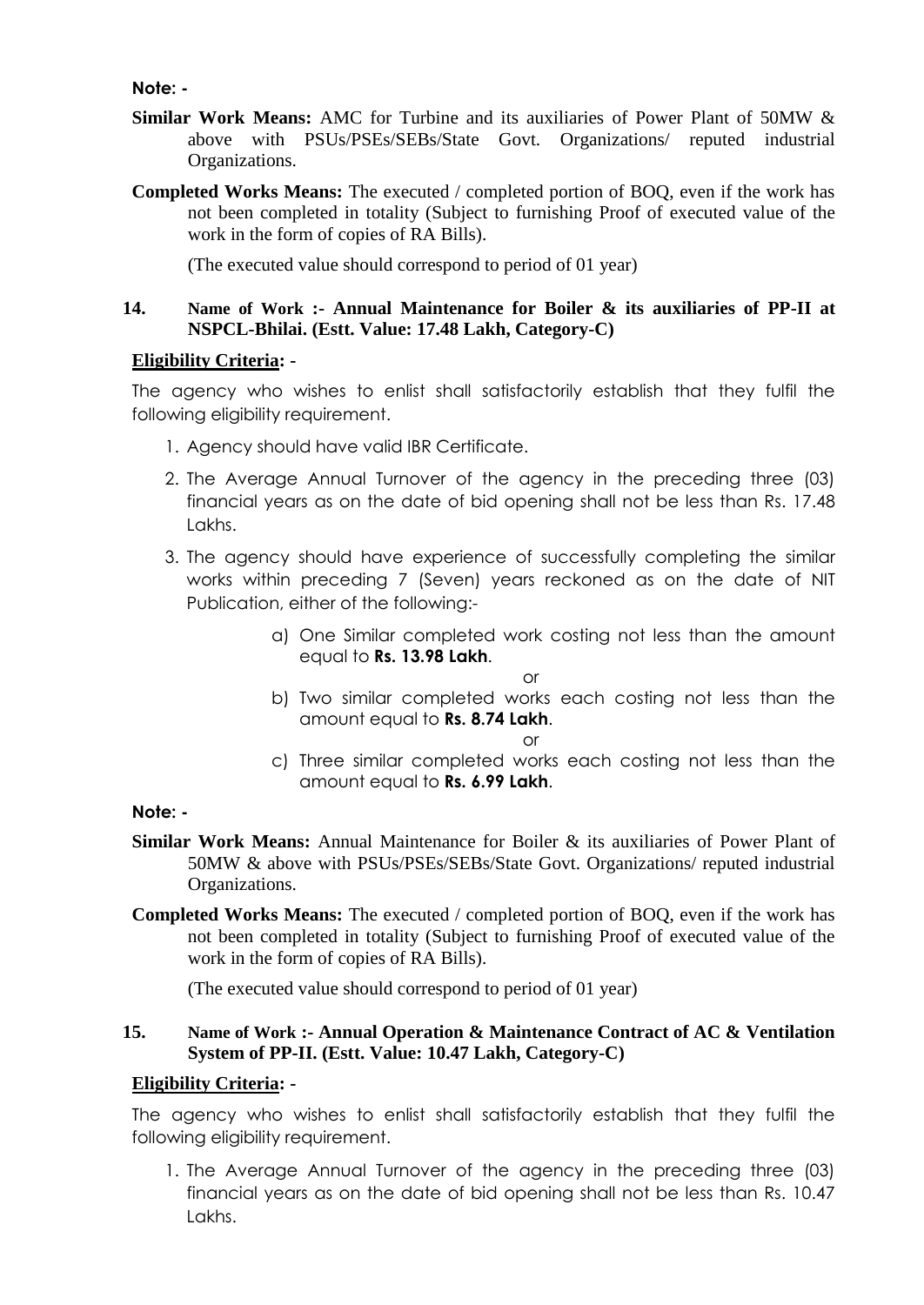- 2. The agency should have experience of successfully completing the similar works within preceding 7 (Seven) years reckoned as on the date of NIT Publication, either of the following:
	- a) One Similar completed work costing not less than the amount equal to **Rs. 8.38 Lakh**.
	- b) Two similar completed works each costing not less than the amount equal to **Rs. 5.24 Lakh**.

or

c) Three similar completed works each costing not less than the amount equal to **Rs. 4.19 Lakh**.

**Note: -**

- **Similar Work Means:** Operation & Maintenance Contract of AC & Ventilation System of Power Plant of 50MW & above with PSUs/PSEs/SEBs/State Govt. Organizations/ reputed industrial Organizations.
- **Completed Works Means:** The executed / completed portion of BOQ, even if the work has not been completed in totality (Subject to furnishing Proof of executed value of the work in the form of copies of RA Bills).

(The executed value should correspond to period of 01 year)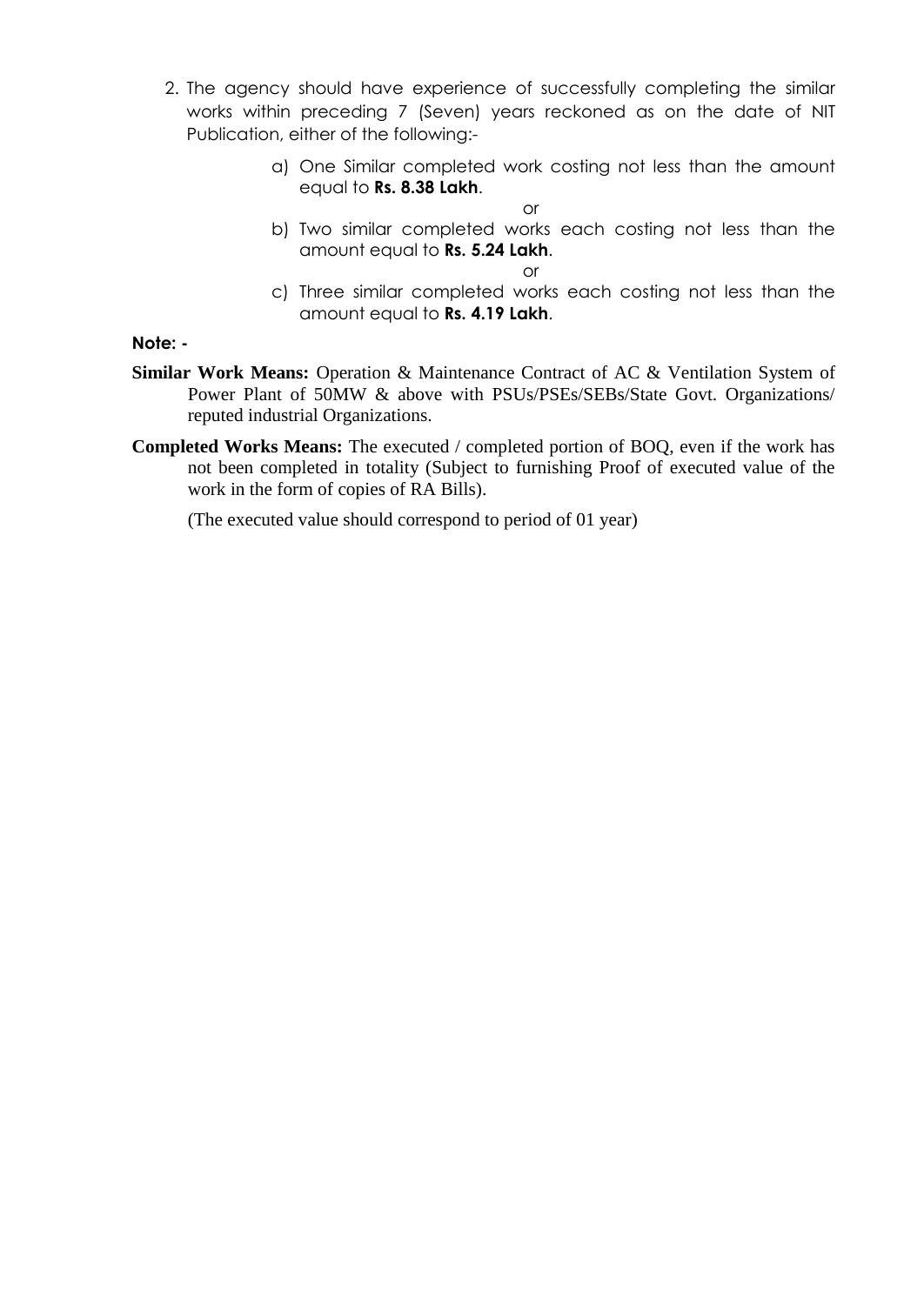## **16. Name of Work :- Annual Maintenance Contract of C&I system at PP-II/Expansion Power Plant, NSPCL-Bhilai. (Estt. Value: 18.79 Lakh, Category-C)**

## **Eligibility Criteria: -**

The agency who wishes to enlist shall satisfactorily establish that they fulfil the following eligibility requirement.

- 1. The Average Annual Turnover of the agency in the preceding three (03) financial years as on the date of bid opening shall not be less than Rs. 18.79 Lakhs.
- 2. The agency should have experience of successfully completing the similar works within preceding 7 (Seven) years reckoned as on the date of NIT Publication, either of the following:
	- a) One Similar completed work costing not less than the amount equal to **Rs. 15.03 Lakh**.
	- b) Two similar completed works each costing not less than the amount equal to **Rs. 9.40 Lakh**.

or

or

c) Three similar completed works each costing not less than the amount equal to **Rs. 7.52 Lakh**.

## **Note: -**

**Similar Work Means:** Maintenance Contract of C&I of Power Plant with PSUs/PSEs/SEBs/State Govt. Organizations/ reputed industrial Organizations.

**Completed Works Means:** The executed / completed portion of BOQ, even if the work has not been completed in totality (Subject to furnishing Proof of executed value of the work in the form of copies of RA Bills).

(The executed value should correspond to period of 01 year)

## **17. Name of Work :- Annual Contract for Cold Vulcanizing of Conveyor belts at CHP of Expansion Power Plant/PP-II NSPCL-Bhilai. (Estt. Value: 11.04 Lakh, Category-C)**

## **Eligibility Criteria: -**

The agency who wishes to enlist shall satisfactorily establish that they fulfil the following eligibility requirement.

- 1. The Average Annual Turnover of the agency in the preceding three (03) financial years as on the date of bid opening shall not be less than Rs. 11.04 Lakhs.
- 2. The agency should have experience of successfully completing the similar works within preceding 7 (Seven) years reckoned as on the date of NIT Publication, either of the following:
	- a) One Similar completed work costing not less than the amount equal to **Rs. 8.83 Lakh**.

or

b) Two similar completed works each costing not less than the amount equal to **Rs. 5.52 Lakh**.

or

c) Three similar completed works each costing not less than the amount equal to **Rs. 4.42 Lakh**.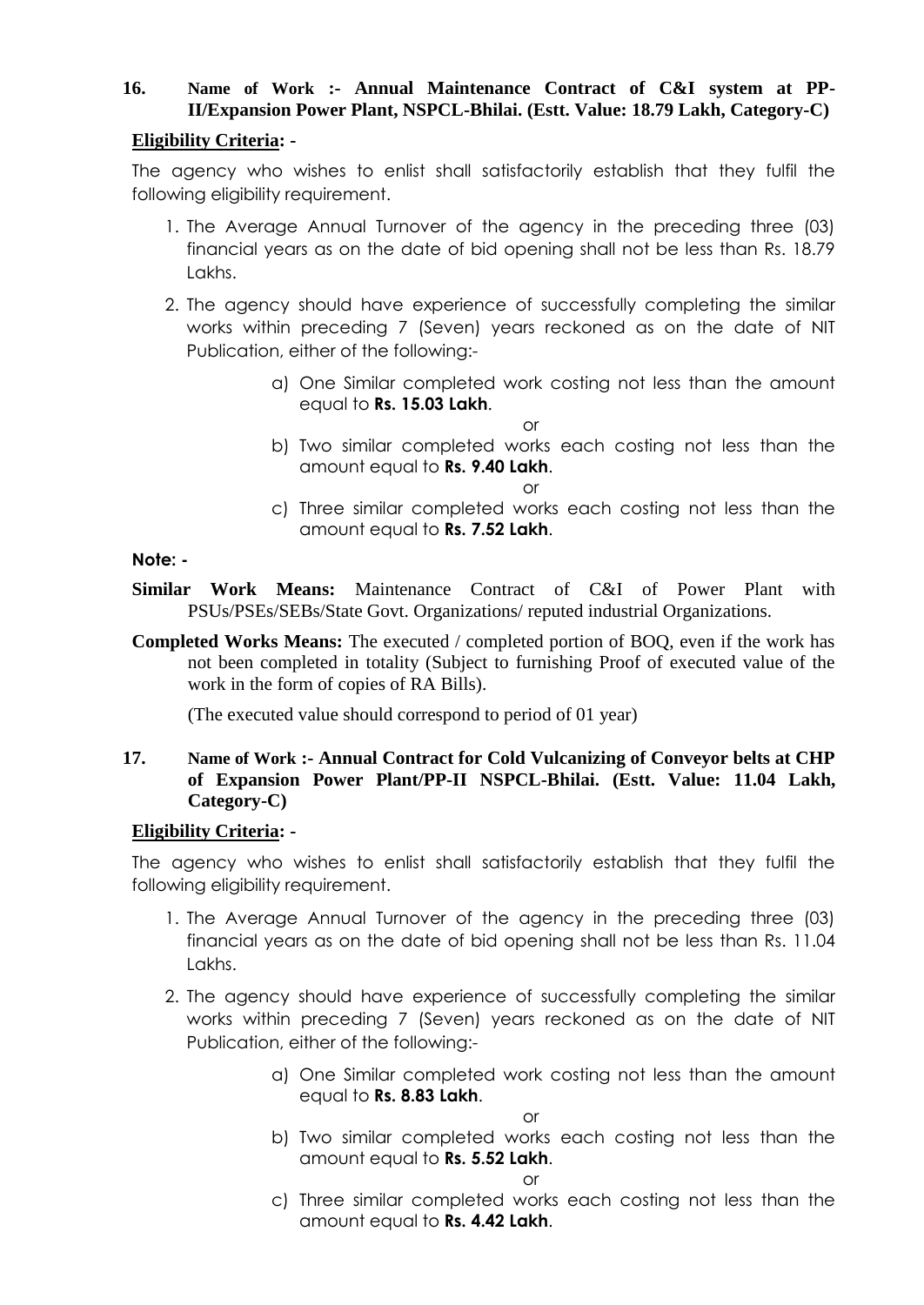#### **Note: -**

- **Similar Work Means:** Cold Vulcanizing of Conveyor belts at CHP of Power Plant with PSUs/PSEs/SEBs/State Govt. Organizations/ reputed industrial Organizations.
- **Completed Works Means:** The executed / completed portion of BOQ, even if the work has not been completed in totality (Subject to furnishing Proof of executed value of the work in the form of copies of RA Bills).

(The executed value should correspond to period of 01 year)

**18. Name of Work :- Job Contract for Overhauling, Running & Breakdown Maintenance of HT/LT Motors and associated jobs/ HT/LT motor & HL/LT Transformer/ Misc. Elect. Maintenance Works at Expansion Power Plant/PP-II, NSPCL-Bhilai. (Estt. Value: 11.94 Lakh, Category-C)**

#### **Eligibility Criteria: -**

The agency who wishes to enlist shall satisfactorily establish that they fulfil the following eligibility requirement.

- 1. Agency should have "A" Class License for Electrical Works.
- 2. The Average Annual Turnover of the agency in the preceding three (03) financial years as on the date of bid opening shall not be less than Rs. 11.94 Lakhs.
- 3. The agency should have experience of successfully completing the similar works within preceding 7 (Seven) years reckoned as on the date of NIT Publication, either of the following:
	- a) One Similar completed work costing not less than the amount equal to **Rs. 9.55 Lakh**.

or

b) Two similar completed works each costing not less than the amount equal to **Rs. 5.97 Lakh**.

or

c) Three similar completed works each costing not less than the amount equal to **Rs. 4.78 Lakh**.

## **Note: -**

- **Similar Work Means:** Overhauling, Running & Breakdown Maintenance of HT/LT Motors and associated jobs/ HT/LT motor & HL/LT Transformer/ Misc. Elect. Maintenance Works of Power Plant of 200MW & above with PSUs/PSEs/SEBs/State Govt. Organizations/ reputed industrial Organizations.
- **Completed Works Means:** The executed / completed portion of BOQ, even if the work has not been completed in totality (Subject to furnishing Proof of executed value of the work in the form of copies of RA Bills).

(The executed value should correspond to period of 01 year)

**19. Name of Work :- Annual Contract for maintenance of HT/LT switch gear and lighting systems for 2x250 MW/ Round the clock Electrical Maintenance at Expansion Power Plant/Township/PP-II, NSPCL-Bhilai. (Estt. Value: 14.25 Lakh, Category-C)**

## **Eligibility Criteria: -**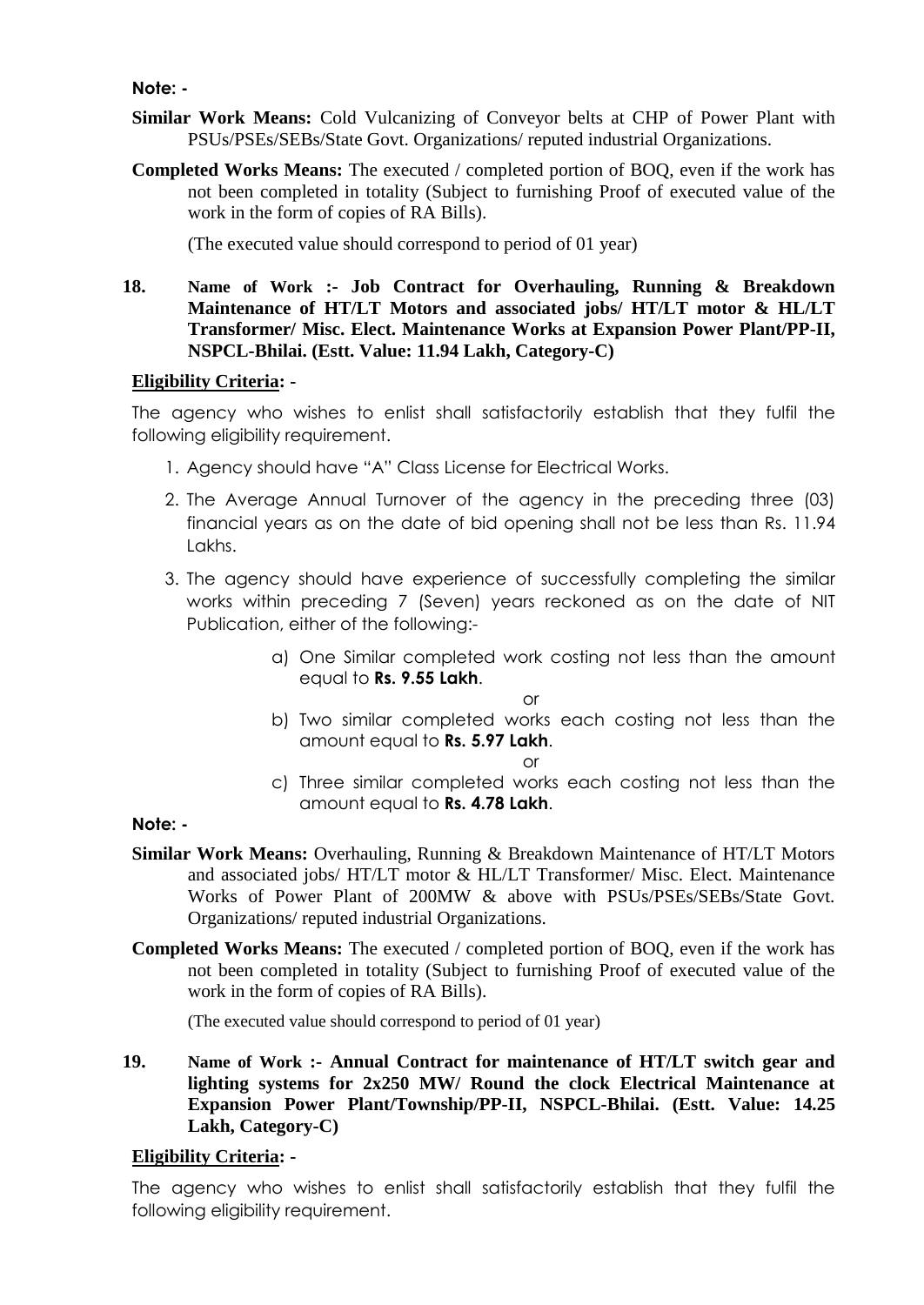- 1. Agency should have "A" Class License for Electrical Works
- 2. The Average Annual Turnover of the agency in the preceding three (03) financial years as on the date of bid opening shall not be less than Rs. 14.25 Lakhs.
- 3. The agency should have experience of successfully completing the similar works within preceding 7 (Seven) years reckoned as on the date of NIT Publication, either of the following:
	- a) One Similar completed work costing not less than the amount equal to **Rs. 11.40 Lakh**.

b) Two similar completed works each costing not less than the amount equal to **Rs. 7.12 Lakh**.

or

c) Three similar completed works each costing not less than the amount equal to **Rs. 5.70 Lakh**.

## **Note: -**

- **Similar Work Means:** Preventive & Breakdown Maintenance of HT/LT switch gear and lighting systems / Round the clock Electrical Maintenance of Power Plant with PSUs/PSEs/SEBs/State Govt. Organizations/ reputed industrial Organizations.
- **Completed Works Means:** The executed / completed portion of BOQ, even if the work has not been completed in totality (Subject to furnishing Proof of executed value of the work in the form of copies of RA Bills).

(The executed value should correspond to period of 01 year)

## **20. Name of Work :- General Civil Maintenance work at Expansion Power Plant/PP-II/ Township, NSPCL-Bhilai. (Estt. Value: 13.92 Lakh, Category-C)**

## **Eligibility Criteria: -**

The agency who wishes to enlist shall satisfactorily establish that they fulfil the following eligibility requirement.

- 1. The Average Annual Turnover of the agency in the preceding three (03) financial years as on the date of bid opening shall not be less than Rs. 13.92 Lakhs.
- 2. The agency should have experience of successfully completing the similar works within preceding 7 (Seven) years reckoned as on the date of NIT Publication, either of the following:
	- a) One Similar completed work costing not less than the amount equal to **Rs. 11.14 Lakh**.

or

b) Two similar completed works each costing not less than the amount equal to **Rs. 6.96 Lakh**.

or

c) Three similar completed works each costing not less than the amount equal to **Rs. 5.57 Lakh**.

## **Note: -**

**Similar Work Means:** General Civil Maintenance/Construction work of Power Plant/Township with PSUs/PSEs/SEBs/State Govt. Organizations/ reputed industrial Organizations.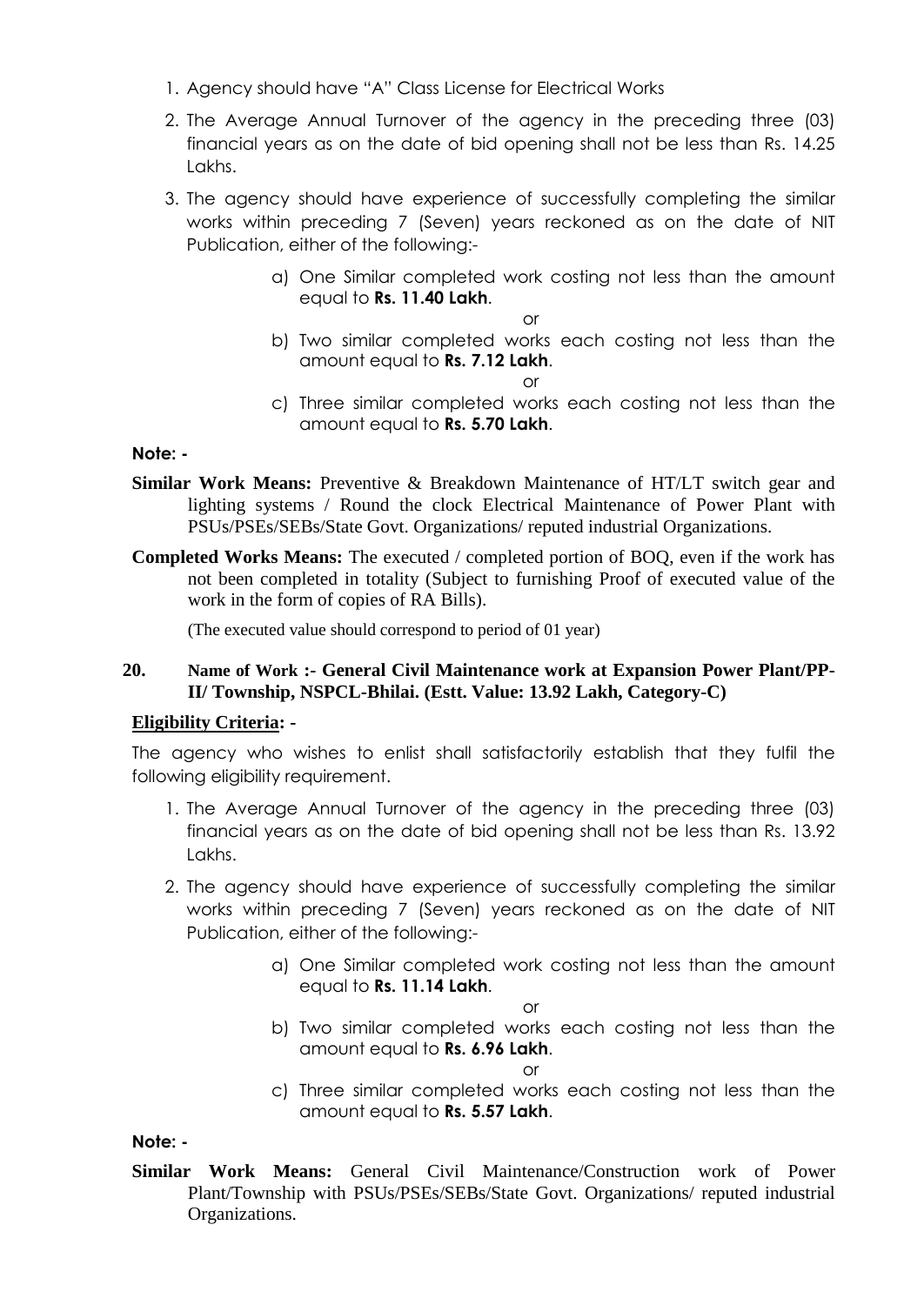**Completed Works Means:** The executed / completed portion of BOQ, even if the work has not been completed in totality (Subject to furnishing Proof of executed value of the work in the form of copies of RA Bills).

(The executed value should correspond to period of 01 year)

## **21. Name of Work :- Annual Horticulture Maintenance Contract for Expansion Power Plant/ Township of NSPCL-Bhilai. (Estt. Value: 19.93 Lakh, Category-C)**

## **Eligibility Criteria: -**

The agency who wishes to enlist shall satisfactorily establish that they fulfil the following eligibility requirement.

- 1. The Average Annual Turnover of the agency in the preceding three (03) financial years as on the date of bid opening shall not be less than Rs. 19.93 Lakhs.
- 2. The agency should have experience of successfully completing the similar works within preceding 7 (Seven) years reckoned as on the date of NIT Publication, either of the following:
	- a) One Similar completed work costing not less than the amount equal to **Rs. 15.94 Lakh**.

or

b) Two similar completed works each costing not less than the amount equal to **Rs. 9.97 Lakh**.

or

c) Three similar completed works each costing not less than the amount equal to **Rs. 7.97 Lakh**.

## **Note: -**

- **Similar Work Means:** Horticulture Maintenance Contract with PSUs/PSEs/SEBs/State Govt. Organizations/ reputed industrial Organizations.
- **Completed Works Means:** The executed / completed portion of BOQ, even if the work has not been completed in totality (Subject to furnishing Proof of executed value of the work in the form of copies of RA Bills).

(The executed value should correspond to period of 01 year)

## **22. Name of Work :- Civil Construction Work at Expansion/ PP-II/ Township. (Estt. Value: 37.50 Lakh, Category-B)**

## **Eligibility Criteria: -**

- 1. The Average Annual Turnover of the agency in the preceding three (03) financial years as on the date of bid opening shall not be less than Rs. 37.50 Lakhs.
- 2. The agency should have experience of successfully completing the similar works within preceding 7 (Seven) years reckoned as on the date of NIT Publication, either of the following:
	- a) One Similar completed work costing not less than the amount equal to **Rs. 30.00 Lakh**.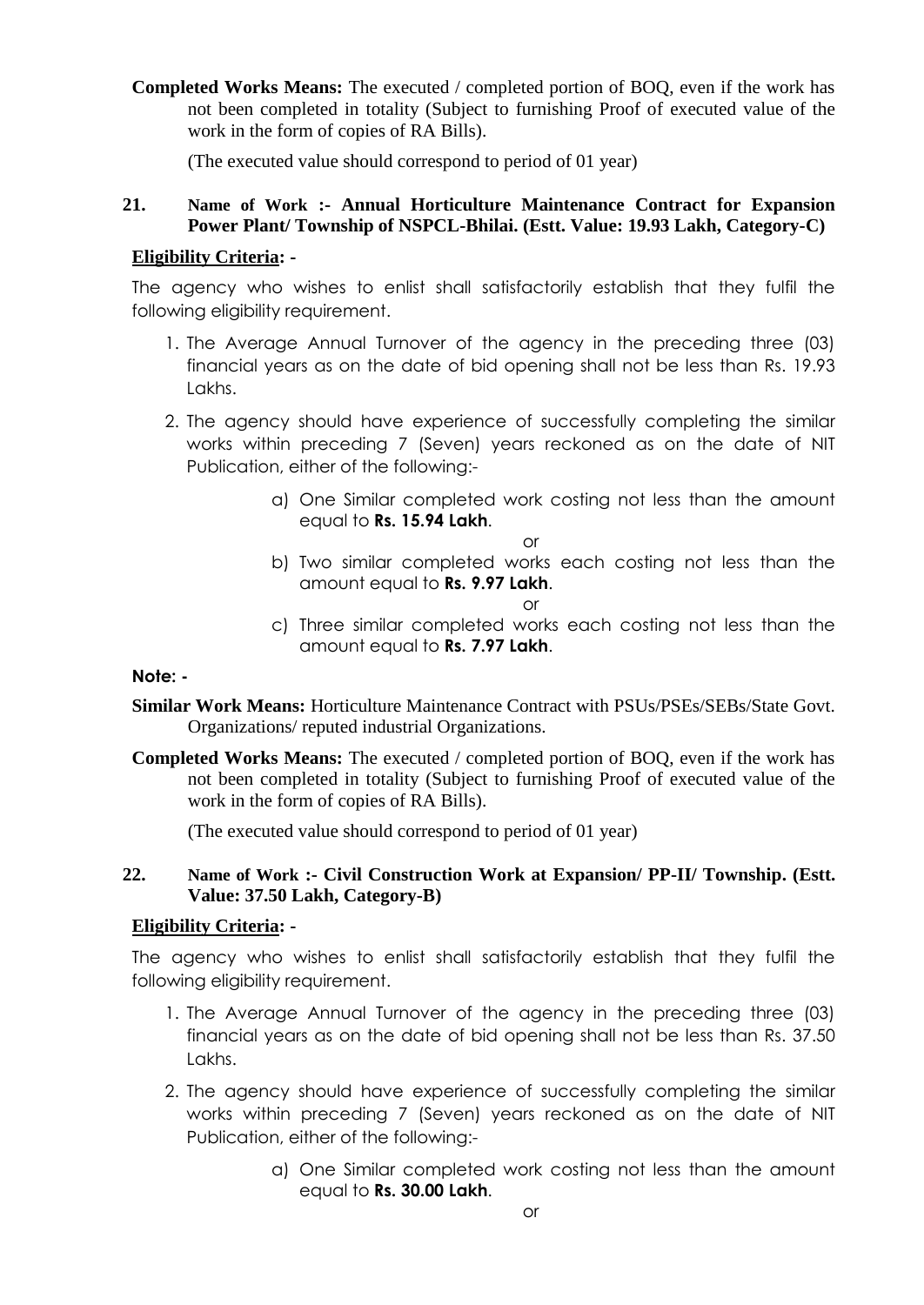b) Two similar completed works each costing not less than the amount equal to **Rs. 18.75 Lakh**.

or

c) Three similar completed works each costing not less than the amount equal to **Rs. 15.00 Lakh**.

#### **Note: -**

**Similar Work Means:** Civil Construction Work involving RCC with PSUs/PSEs/SEBs/State Govt. Organizations/ reputed industrial Organizations.

**Completed Works Means:** The executed / completed portion of BOQ, even if the work has not been completed in totality (Subject to furnishing Proof of executed value of the work in the form of copies of RA Bills).

#### **23. Name of Work :- Civil Construction Work at Expansion/ PP-II/ Township. (Estt. Value: 17.50 Lakh, Category-C)**

## **Eligibility Criteria: -**

The agency who wishes to enlist shall satisfactorily establish that they fulfil the following eligibility requirement.

- 1. The Average Annual Turnover of the agency in the preceding three (03) financial years as on the date of bid opening shall not be less than Rs. 17.50 Lakhs.
- 2. The agency should have experience of successfully completing the similar works within preceding 7 (Seven) years reckoned as on the date of NIT Publication, either of the following:
	- a) One Similar completed work costing not less than the amount equal to **Rs. 14.00 Lakh**.

or

b) Two similar completed works each costing not less than the amount equal to **Rs. 8.75 Lakh**.

or

c) Three similar completed works each costing not less than the amount equal to **Rs. 7.00 Lakh**.

## **Note: -**

**Similar Work Means:** Civil Construction Work involving RCC with PSUs/PSEs/SEBs/State Govt. Organizations/ reputed industrial Organizations.

**Completed Works Means:** The executed / completed portion of BOQ, even if the work has not been completed in totality (Subject to furnishing Proof of executed value of the work in the form of copies of RA Bills).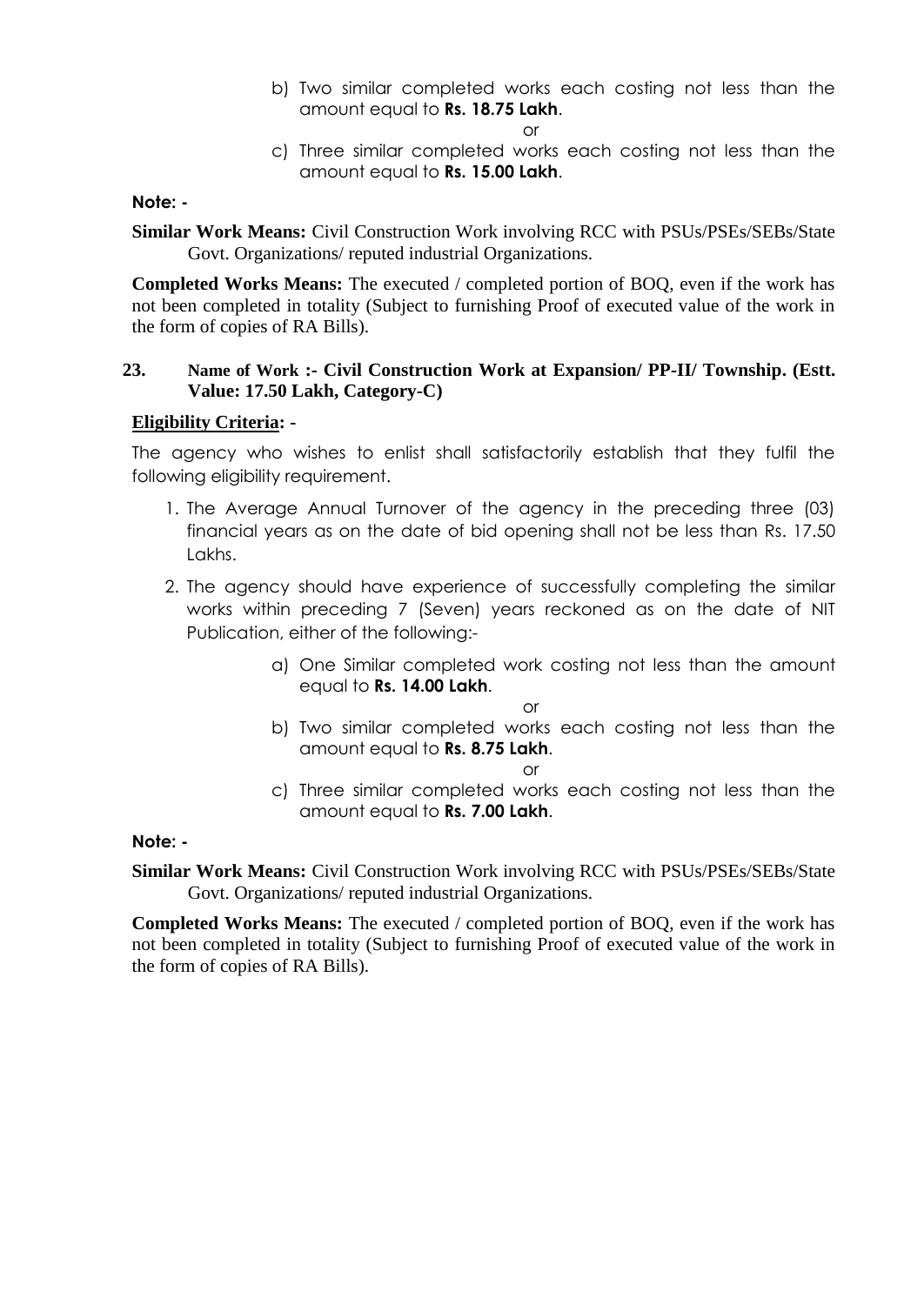## **APPLICATION FORM FOR CONTRACTOR ENLISTMENT**

# **NAME OF WORK FOR WHICH APPLIED:-------------------------------------------------------**

**--------------------------------------------------------------------------------------------------------------**

| ٠ |                                                                                                                                                                                                                                                                                                                                                                                                                                     |
|---|-------------------------------------------------------------------------------------------------------------------------------------------------------------------------------------------------------------------------------------------------------------------------------------------------------------------------------------------------------------------------------------------------------------------------------------|
|   |                                                                                                                                                                                                                                                                                                                                                                                                                                     |
|   |                                                                                                                                                                                                                                                                                                                                                                                                                                     |
|   |                                                                                                                                                                                                                                                                                                                                                                                                                                     |
|   |                                                                                                                                                                                                                                                                                                                                                                                                                                     |
| ٠ |                                                                                                                                                                                                                                                                                                                                                                                                                                     |
|   | <b>Firm/Company Registered as (Please tick)</b>                                                                                                                                                                                                                                                                                                                                                                                     |
|   | <b>Proprietary concern:</b><br>➤                                                                                                                                                                                                                                                                                                                                                                                                    |
|   | $\frac{1}{2} \frac{1}{2} \frac{1}{2} \frac{1}{2} \frac{1}{2} \frac{1}{2} \frac{1}{2} \frac{1}{2} \frac{1}{2} \frac{1}{2} \frac{1}{2} \frac{1}{2} \frac{1}{2} \frac{1}{2} \frac{1}{2} \frac{1}{2} \frac{1}{2} \frac{1}{2} \frac{1}{2} \frac{1}{2} \frac{1}{2} \frac{1}{2} \frac{1}{2} \frac{1}{2} \frac{1}{2} \frac{1}{2} \frac{1}{2} \frac{1}{2} \frac{1}{2} \frac{1}{2} \frac{1}{2} \frac{$<br><b>Hindu Undivided Family:</b><br>➤ |
|   | <b>Registered Partnership:</b><br>➤                                                                                                                                                                                                                                                                                                                                                                                                 |
|   | <b>Private Limited company:</b><br>≻<br>$\frac{1}{1-\alpha} \left( \frac{1}{1-\alpha} \right) = \frac{1}{1-\alpha} \left( \frac{1}{1-\alpha} \right)$                                                                                                                                                                                                                                                                               |
|   | $\frac{1}{1-\alpha} \left( \frac{1}{1-\alpha} \right) = \frac{1}{1-\alpha} \left( \frac{1}{1-\alpha} \right)$<br><b>Public Limited Company:</b><br>➤                                                                                                                                                                                                                                                                                |
|   | $\overline{a}$ and $\overline{a}$ and $\overline{a}$ and $\overline{a}$<br>$\triangleright$ Any Other (Please Specify)                                                                                                                                                                                                                                                                                                              |
|   | (Enclose document related to the type of registration)                                                                                                                                                                                                                                                                                                                                                                              |
|   | In case of Partnership: Affidavit of sole proprietorship & attested copy of trade license                                                                                                                                                                                                                                                                                                                                           |
|   | In case partnership: Attested copy of partnership deed, specify whether registered or<br>unregistered                                                                                                                                                                                                                                                                                                                               |
|   | In case limited companies: Memorandum &Articles of association, Certification of                                                                                                                                                                                                                                                                                                                                                    |
|   | incorporation, Certification of incorporation, Entry in from A the registrar of firms                                                                                                                                                                                                                                                                                                                                               |
|   |                                                                                                                                                                                                                                                                                                                                                                                                                                     |
| ٠ |                                                                                                                                                                                                                                                                                                                                                                                                                                     |
|   |                                                                                                                                                                                                                                                                                                                                                                                                                                     |
|   |                                                                                                                                                                                                                                                                                                                                                                                                                                     |
| ٠ |                                                                                                                                                                                                                                                                                                                                                                                                                                     |
|   | (Enclose attested copy of above registrations)                                                                                                                                                                                                                                                                                                                                                                                      |
|   |                                                                                                                                                                                                                                                                                                                                                                                                                                     |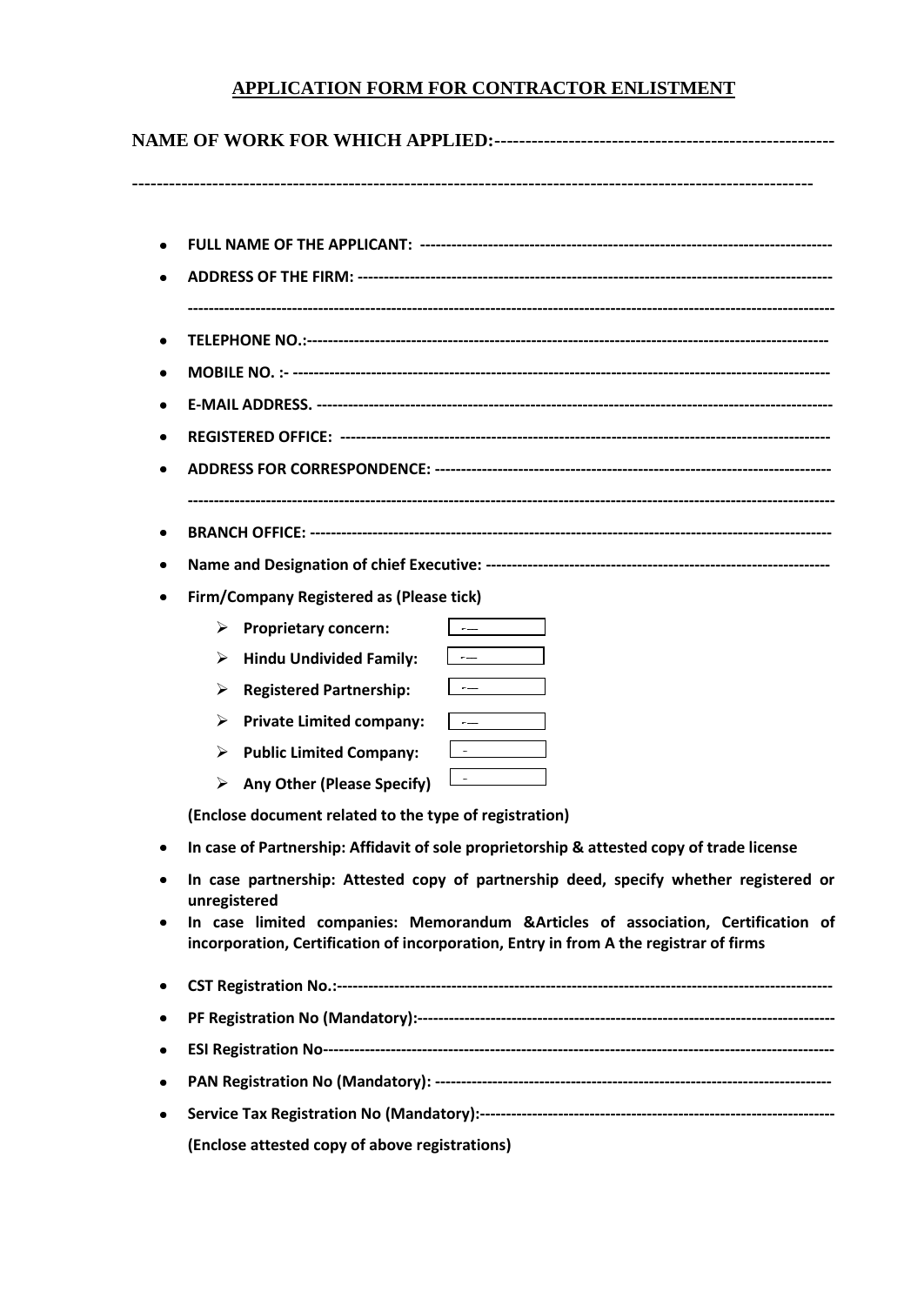#### **2. TECHNICAL DATA**

- **2.1 Contractor's experience:**
- **2.1.1 Indicate the following details of jobs/works executed/completed by you or which are in execution and enclose (1) documentary evidences in its support (2) performance report and (3) contact persons of respective employers in the following format:**

| SI.<br>No. | <b>Description of</b><br>Jobs/Works | Employer's<br><b>Name</b> | Order No. /<br><b>Date</b> | Value | Completion<br><b>Schedule</b> | Actual<br><b>Completion</b><br><b>Schedule</b> |
|------------|-------------------------------------|---------------------------|----------------------------|-------|-------------------------------|------------------------------------------------|
|            |                                     |                           |                            |       |                               |                                                |

**2.1.2 Indicate full details of infrastructure and facilities possessed by you and address of the factory or work shop owned by you with true copy of documentary proof of ownership in following format:**

| SI.<br>No. | Details of Infrastructure & Facilities/Workshop | <b>Address and other details</b> |
|------------|-------------------------------------------------|----------------------------------|
|            |                                                 |                                  |

**2.1.3 Please furnish the details or working construction & erection equipment/machinery, mining equipment, handling equipment, transport vehicles, special tools & tackles, testing equipment/facilities possessed by you, in the following format :**

| SI.<br>No. | <b>Description of Equipment</b> | No. of<br><b>Equipment</b> | Own or<br><b>Hired</b> | Capacity<br><b>Manufacturer Year of</b><br><b>Manufacture</b> | Year of<br><b>Purchase</b> |
|------------|---------------------------------|----------------------------|------------------------|---------------------------------------------------------------|----------------------------|
|            |                                 |                            |                        |                                                               |                            |

#### **3. ORGANISATIONAL STRENGTH**

**3.1 Please enclose the organization chart of your firm / company indicating the number of people employed and their competence in the execution of class and categories of job/work for which registration is intended.**

| SI.<br>No. | <b>Employee's Name</b> | <b>Competence in Job/Work</b> |
|------------|------------------------|-------------------------------|
|            |                        |                               |

#### **3.2 Give the strength of the Worker :**

| SI.<br>No. | <b>Employees</b><br>Qualification | <b>Experience</b> | <b>Engineering</b><br><b>Degree</b><br>holder | <b>Engineering</b><br><b>Diploma</b><br>holder | <b>Other</b><br><b>Technical</b><br>Personnel | Skilled &<br>Un-skilled<br>workers |
|------------|-----------------------------------|-------------------|-----------------------------------------------|------------------------------------------------|-----------------------------------------------|------------------------------------|
|            |                                   |                   |                                               |                                                |                                               |                                    |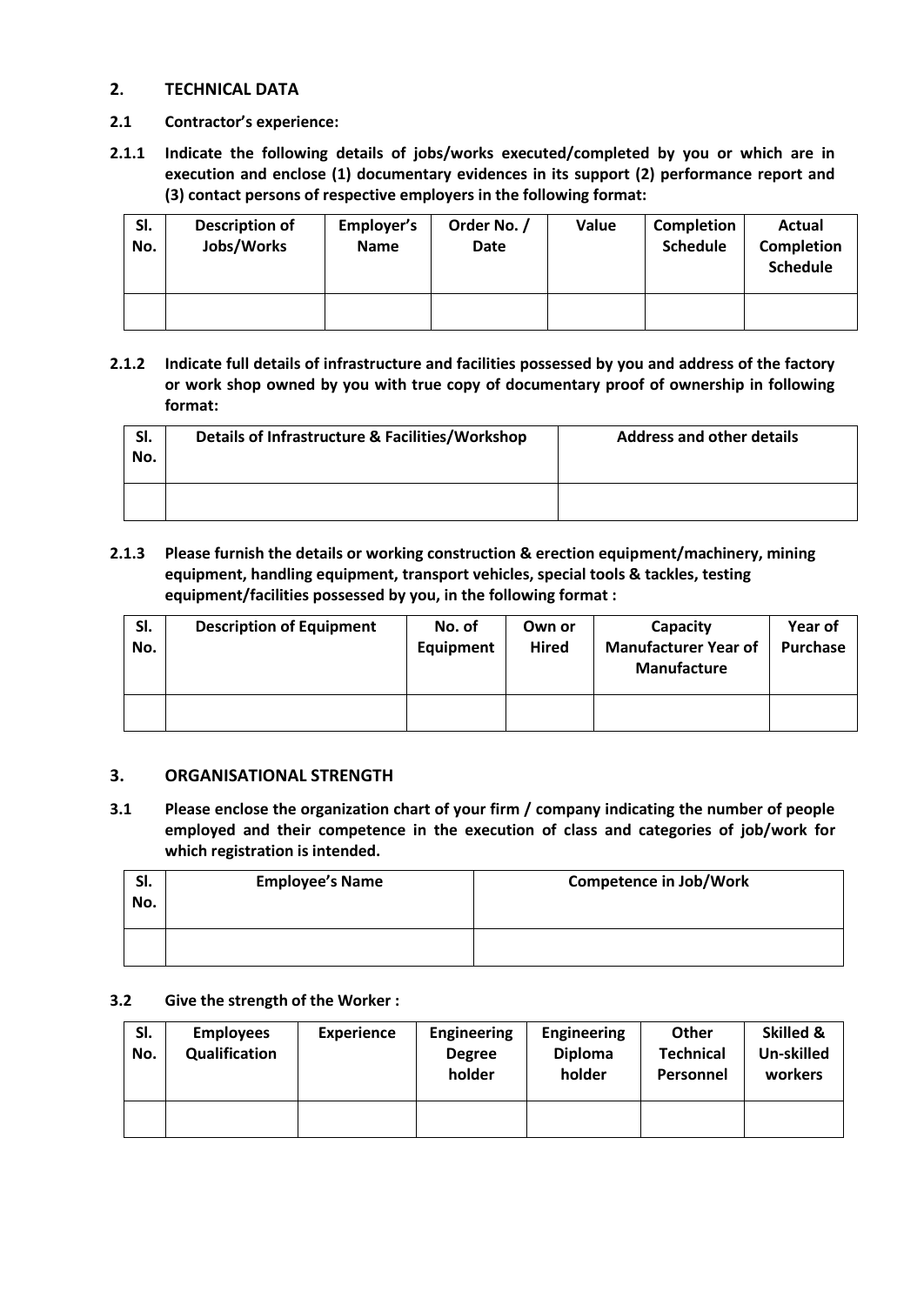#### **4. FINANCIAL POSITION**

| 4.1 | Annual Turnover for the last three years : | Year | <b>Turnover</b> |  |
|-----|--------------------------------------------|------|-----------------|--|
|     |                                            |      |                 |  |
|     |                                            |      |                 |  |
|     |                                            |      |                 |  |
|     |                                            |      |                 |  |
|     |                                            |      |                 |  |

#### **4.2 Capital Employed:**

#### **4.3 Name & Address of your Bankers with details of accounts in the name of :**

| SI.<br>No. | <b>Bankers Name</b> | <b>Address</b> | <b>Details of account</b> |
|------------|---------------------|----------------|---------------------------|
|            |                     |                |                           |

#### **4.4 Please enclose attested copies of your :**

#### **i) Income Tax clearance certificate for the three years:**

| SI.<br>No. | <b>Year of Assessment</b> | <b>Total Income</b><br><b>Assessed</b> | <b>Contractual Income</b><br><b>Assessed</b> | <b>Tax Paid</b> |
|------------|---------------------------|----------------------------------------|----------------------------------------------|-----------------|
|            |                           |                                        |                                              |                 |
|            |                           |                                        |                                              |                 |
|            |                           |                                        |                                              |                 |

#### **ii) Current Sales Tax Clearance Certificate:**

- **iii) Balance Sheet for three years:**
- **iv) Profit & Loss Statement for three years:**
- **4.5 Details of registration fees enclosed:**

| <b>Class</b> | Fees to be given (Rs.) |
|--------------|------------------------|
| A            | $5000/-$               |

- **B 2500/-**
- **C 1000/-**
- **D 500/-**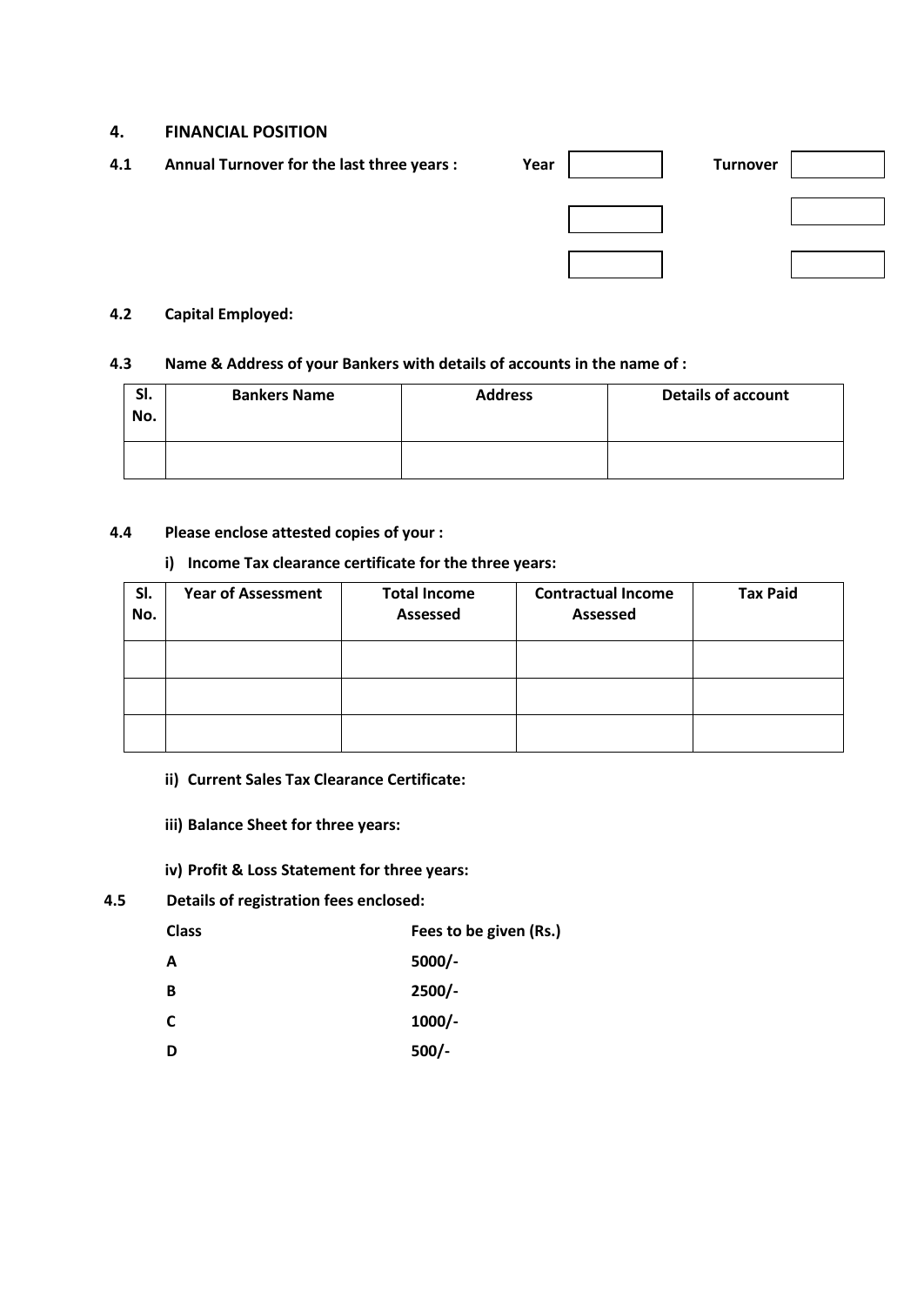## **5. REFERENCEC OF PREVIOUS CLIENTS :**

 $\bullet$ 

 $\bullet$ 

## **6. ANY OTHER INFORMATION, CONSIDERED RELEVANT AND USEFUL :**

## **Undertaking :**

I/We undertake/declare that in the event of any of the information furnished by me/us are found to be false or incorrect or misleading the Company (NSPCL) has the right to cancel the registration.

**Signature :**

**Name & Designation :**

**Seal of Company** :

Date:

Place :

**(Note:- Agency may use separate sheet for above data with same format & enclose supporting document )**